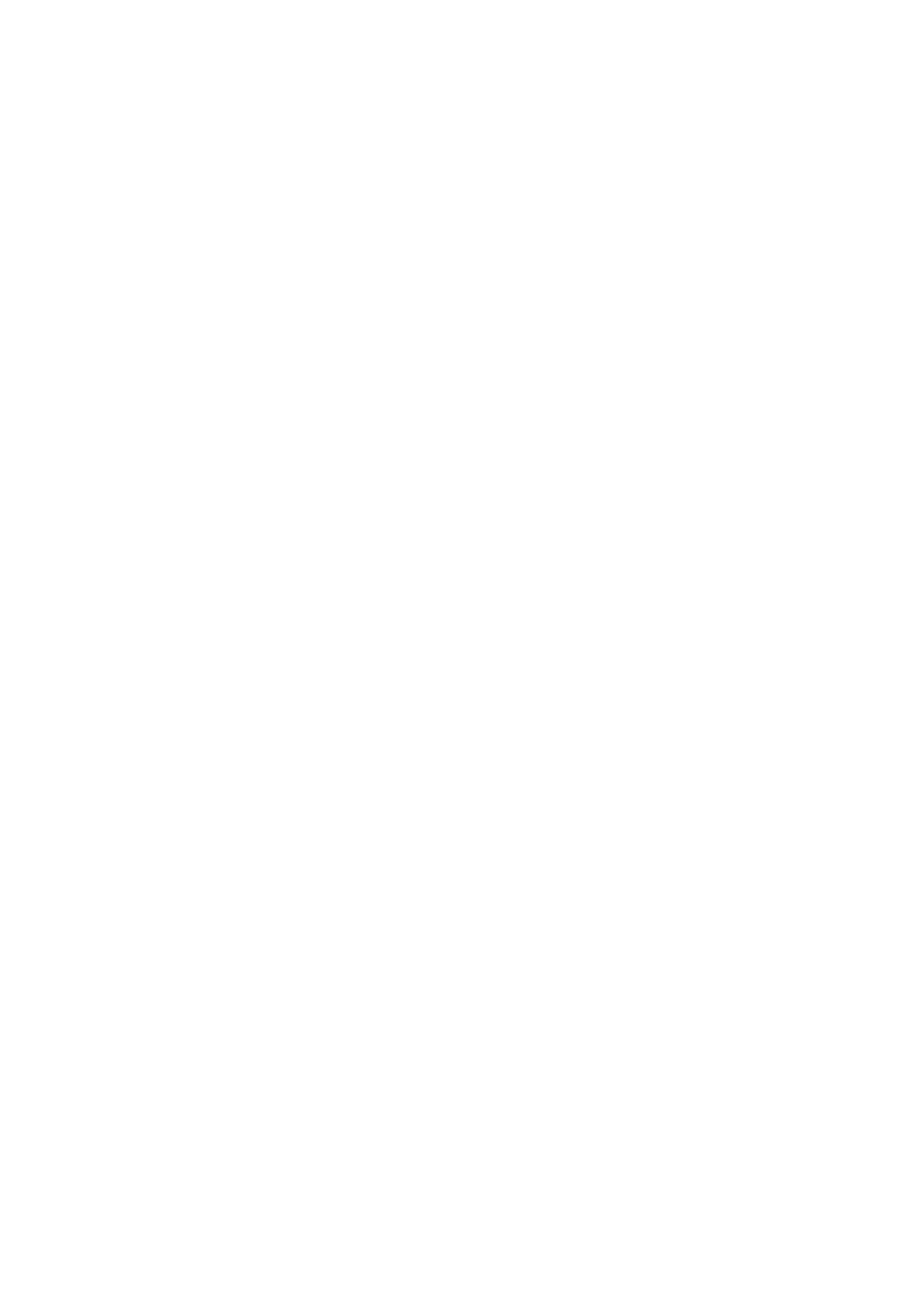## **Contents**

| 1.  | Introduction                                                          | 4  |
|-----|-----------------------------------------------------------------------|----|
| 2.  | Geography of North Yorkshire for Procurement Purposes                 | 6  |
| 3.  | Collaboration                                                         | 8  |
| 4.  | Rules that Govern how Councils do Business                            | 9  |
| 5.  | Issues that may affect Opportunities to do Business with the Councils | 11 |
| 6.  | Quotation and Tender Limits                                           | 13 |
| 7.  | The Stages of the Tender Process                                      | 15 |
| 8.  | How do we notify suppliers of tendering opportunities?                | 17 |
| 9.  | Types of Tenders Used by Councils                                     | 18 |
| 10. | Approved & Select Lists                                               | 20 |
|     | 11. Confidentiality and Freedom of Information Act                    | 22 |
|     | <b>12.</b> Electronic Procurement                                     | 23 |
|     | 13. Council Contacts                                                  | 25 |
|     | <b>14.</b> Links and Other Useful Contacts                            | 27 |

3

Page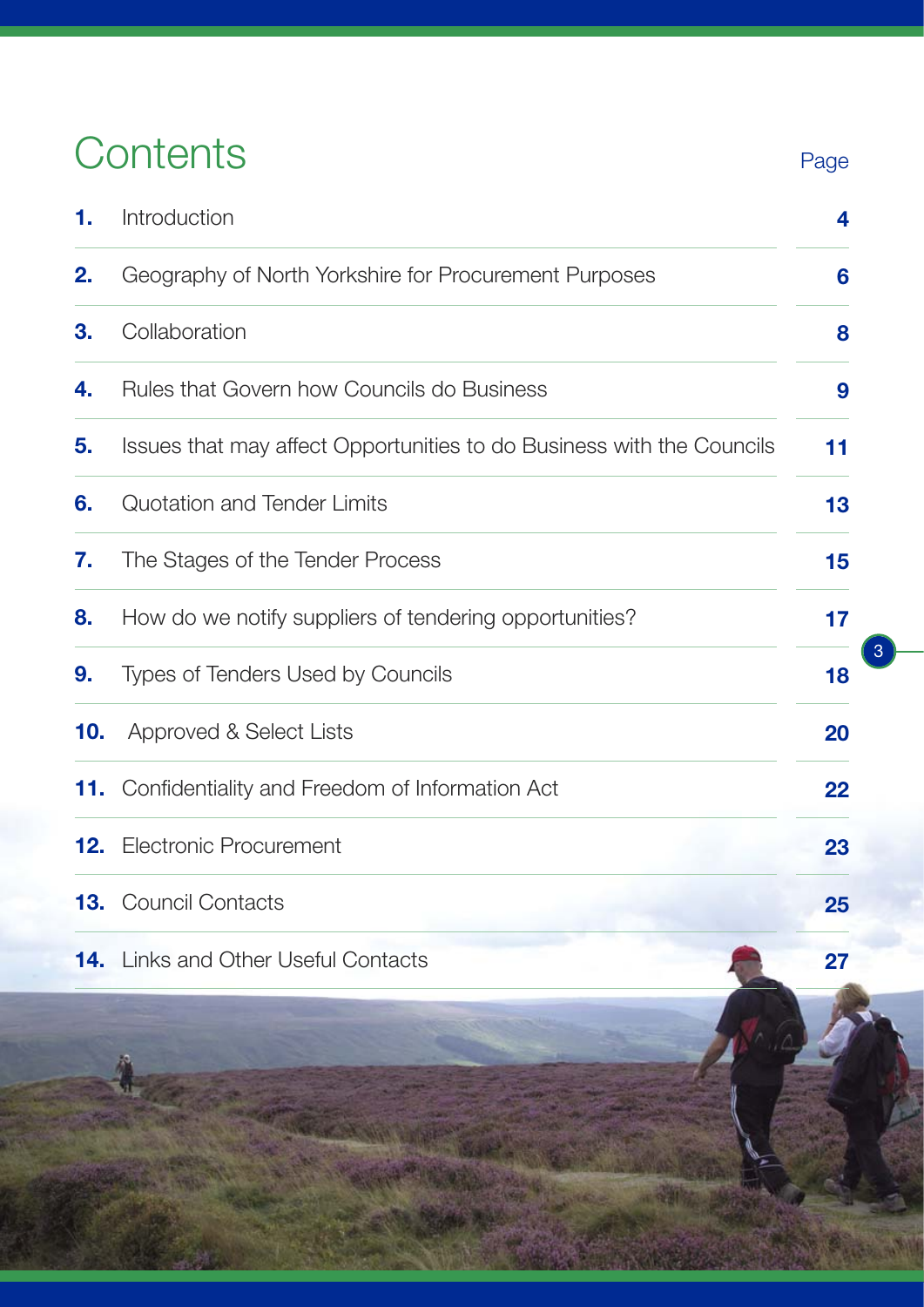## Introduction

North Yorkshire councils spend nearly £500 million per year with suppliers on various works, goods and services, providing businesses of all sizes with a wide range of commercial opportunities. We are always keen to work with suppliers to improve services we provide for the region's citizens. Whatever the size of your business, there will be opportunities to supply us.

## This Guide has been produced by the councils to:

- Assist suppliers and contractors to understand the obligations placed on councils in the procurement of works, goods and services.
- Direct suppliers and contractors where to find the opportunities to supply councils.
- Explain how to bid for council work.

4

It also explains how contracts are awarded for their value for money, taking account of both price and quality; hence it isn't always the lowest price that wins the business. Whilst councils cannot discriminate in favour of locality, we are committed to supporting and encouraging local firms to compete for contracts.

We want to help increase the capacity of local Voluntary and Community organisations, Small and Medium Enterprises and Black and Minority Ethnic firms, helping organisations become 'Fit to Compete' and able to secure contracts from service providers. It is hoped that this will generate increased business opportunities, which will in turn help local employment and generate other community benefits.

We are always happy to advise potential suppliers, and explore ways of achieving value for money, with quality goods and services at competitive prices for the councils and residents of North Yorkshire.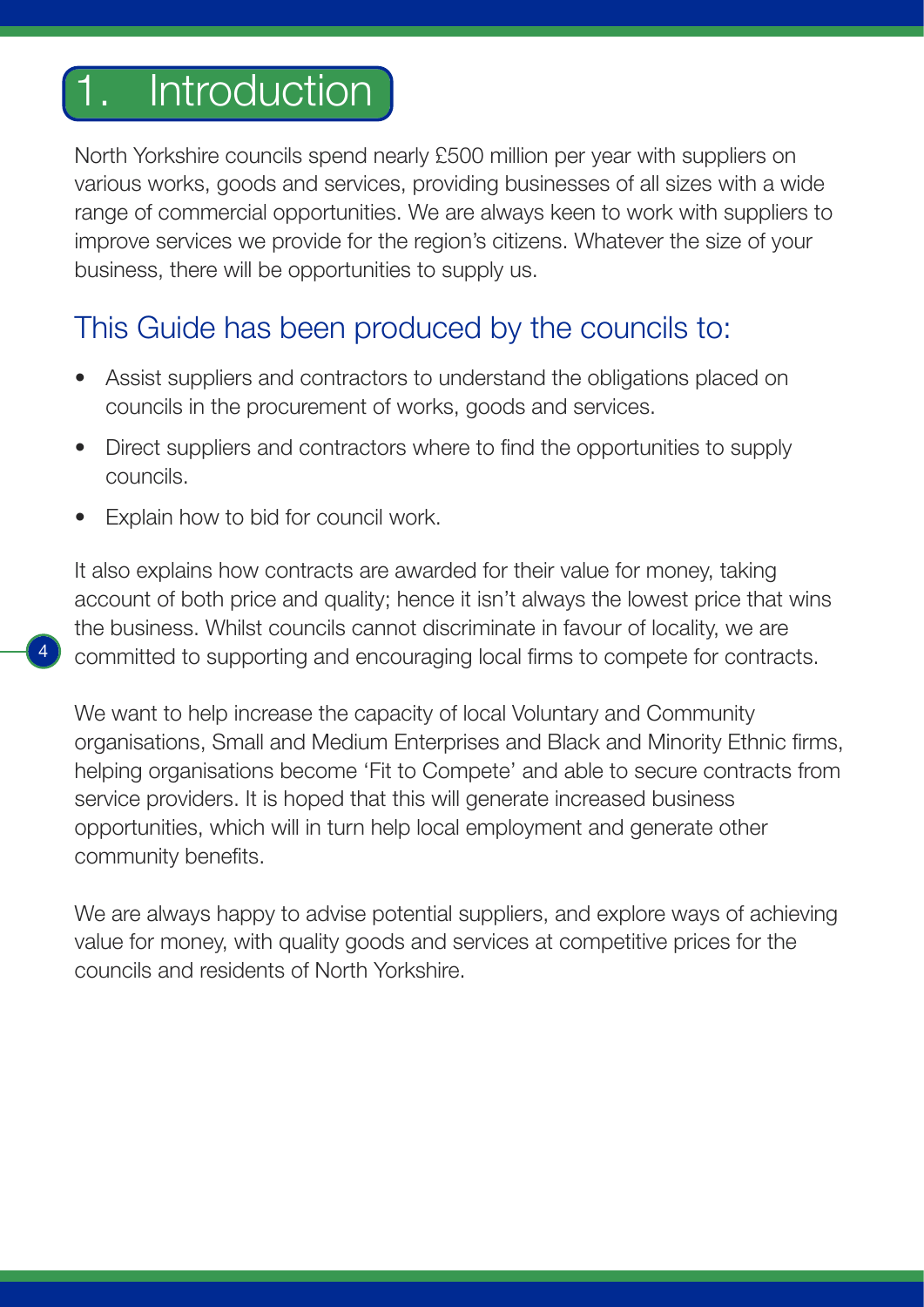## So what are the benefits to you of working with us?

The councils are:

- Fair
- Non-discriminatory
- Professional
- Prompt to pay
- Long established organisations

Benefits are also both ways. By working with you we can continue to learn how to make it easier for other firms to do business with us.

Together all nine councils serve over three-quarters of a million residents. Whatever the state of the economy, there are plenty of opportunities for doing business with the public sector. North Yorkshire's strategic location is well served by air, road and rail and has massive potential.

This Guide is designed to provide the broad details for North Yorkshire and as such does not provide the specific detail of all the individual councils' procurement activities, practices or procedures.

5

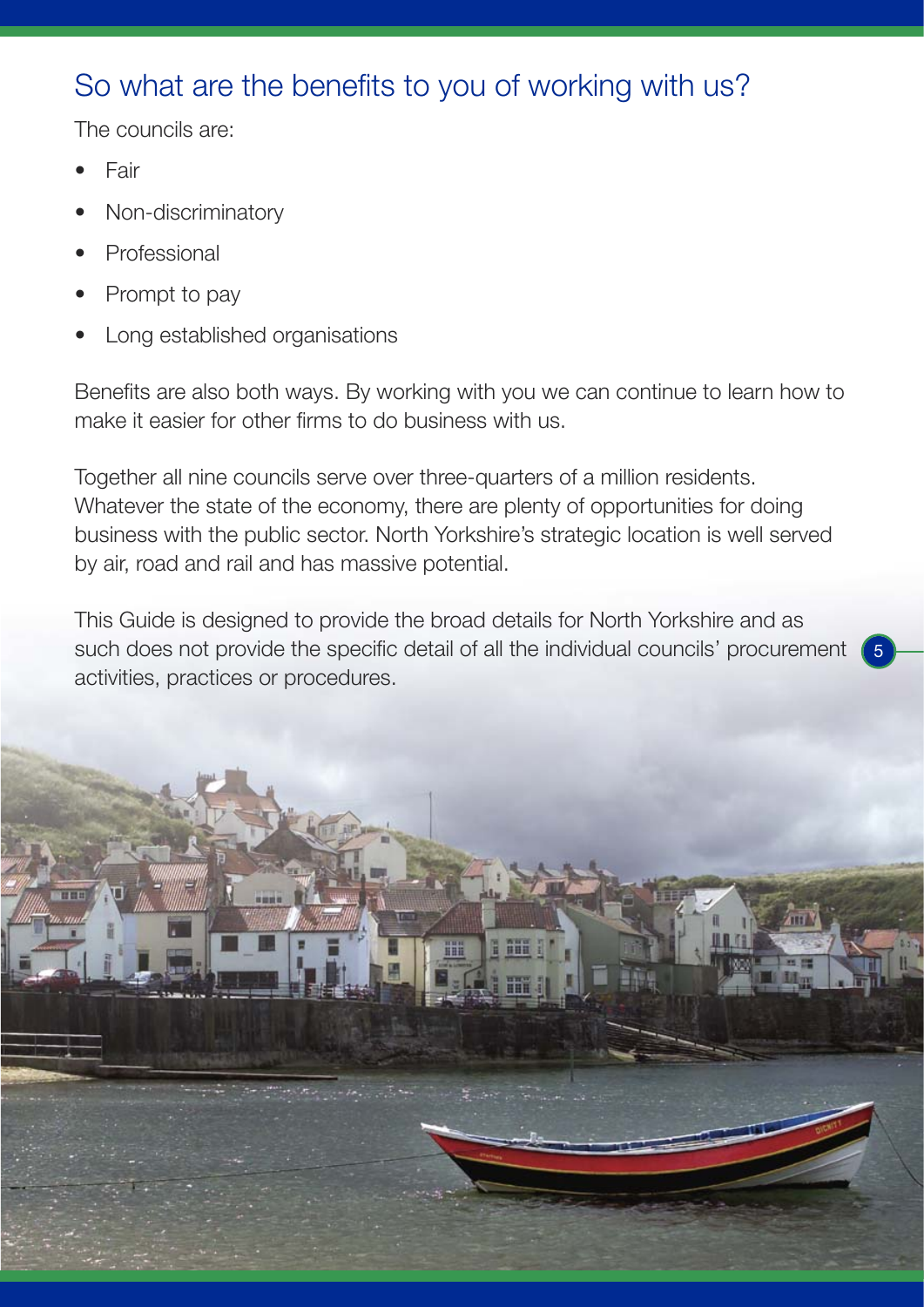## 2. Geography of North Yorkshire for procurement purposes



*©* **Crown copyright. All rights reserved. North Yorkshire County Council 100017946 2007**

6

The county of North Yorkshire covers almost 2 million acres and geographically is the largest county in England. The county includes the towns of Northallerton, Harrogate, Selby, Skipton, Richmond, Malton, and Scarborough as well as the cities of York and Ripon.

From the map above and the table below you can see the geography of the region and how it is made up of one County Council, one Unitary Council, five District Councils and two Borough Councils with differing spending patterns:

| Name of Council                 | <b>Type of Council</b>  | <b>Annual Spend on</b><br><b>Goods, Services and Works</b> |
|---------------------------------|-------------------------|------------------------------------------------------------|
| City of York Council            | Unitary Council         | £67m                                                       |
| <b>Craven District Council</b>  | <b>District Council</b> | £4.6m                                                      |
| Hambleton District Council      | District Council        | £9m                                                        |
| Harrogate Borough Council       | District Council        | £20m                                                       |
| Richmondshire District Council  | District Council        | £8m                                                        |
| <b>Ryedale District Council</b> | District Council        | £3m                                                        |
| Scarborough Borough Council     | District Council        | £30m                                                       |
| Selby District Council          | District Council        | £11m                                                       |
| North Yorkshire County Council  | County Council          | £330m                                                      |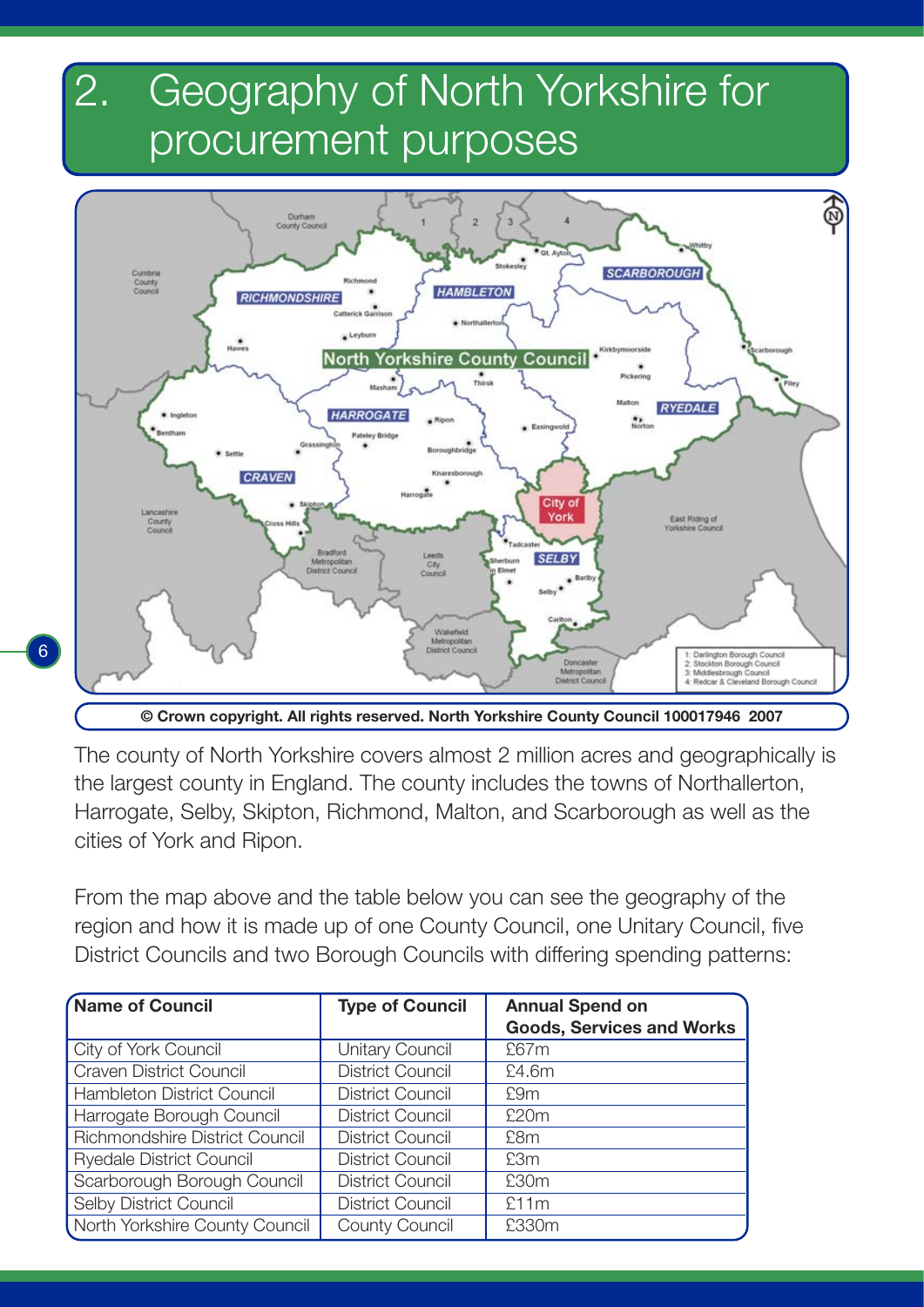Depending on the size of the council and its status, (County, Unitary, Borough or District) there will be a difference in what and how each council procures. Shown below is a list of council services which shows whether they are handled by District & Borough Councils, the County Council or the Unitary Council (City of York).

|                              | <b>District</b><br>Councils | <b>Unitary</b><br><b>Councils</b> | County<br><b>Councils</b> |
|------------------------------|-----------------------------|-----------------------------------|---------------------------|
| Education                    |                             |                                   |                           |
| Housing                      |                             |                                   |                           |
| <b>Planning Applications</b> |                             |                                   |                           |
| Strategic Planning           |                             |                                   |                           |
| <b>Transport Planning</b>    |                             |                                   |                           |
| Passenger Transport          |                             |                                   |                           |
| Highways                     |                             |                                   |                           |
| <b>Social Services</b>       |                             |                                   |                           |
| Libraries                    |                             |                                   |                           |
| Leisure & Recreation         |                             |                                   |                           |
| <b>Waste Collection</b>      |                             |                                   |                           |
| <b>Waste Disposal</b>        |                             |                                   |                           |
| <b>Environmental Health</b>  |                             |                                   |                           |
| <b>Revenue Collection</b>    |                             |                                   |                           |

Broadly speaking here are some of the typical purchases that we may make during the year:

### **Supplies and services**

Building materials (plumbing, electrical etc) Highways materials (tarmac, concrete, yellow lining etc) Vehicle and plant hire (diggers etc) Street furniture Office stationery, equipment and consumables (including IT) **Telephony** Furniture Catering provisions Bottled water and Water coolers Corporate and protective clothing Vehicle purchase Print and publicity materials and advertising Agency staff Courier services

### **Works**

Building renovation/maintenance Road maintenance **Construction** 

### **Consultancy**

**Regeneration** Environment Planning

Cleaning materials Confidential waste Insurance services Window cleaning Leisure equipment Child care services Elderly care services Social care contracts **Transport** Utilities Grounds maintenance Catering services Computer hardware and software Energy Facilities Management

7

Housing repairs (roofing, plumbing, electrical, glazing)

Market research Architectural/engineering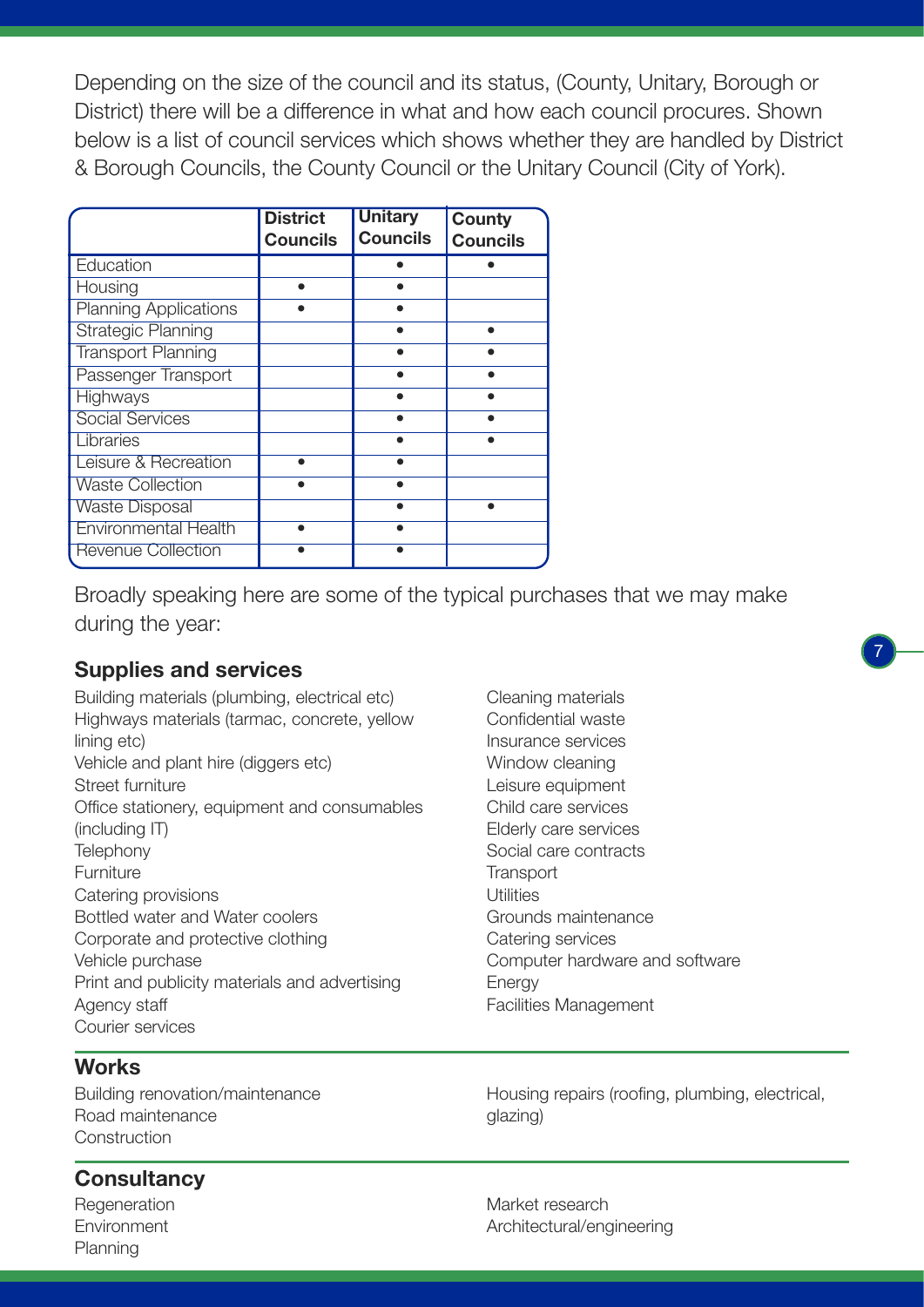## 3. Collaboration

8

Across the whole of the Yorkshire and Humber region, council Procurement Officers now meet at regular intervals as part of User Groups and at Forums where all aspects of procurement can be discussed in an effort to streamline the way we work and collaborate together with the aim of becoming more efficient and removing duplication of effort.

By the use of such meetings and systems like the Supplier and Contract Management System (see section 12. Electronic Procurement) adopted by the Yorkshire and Humber region, we are now able to take a wider view than just our own council and are collaborating in joint tenders and contracts with a more regional approach where practicable. These collaborative procurements offer greater opportunities to suppliers but within a more competitive environment, thus delivering better savings to councils and therefore better value to council tax payers.

This "How To Do Business" booklet is an example of these collaborative working arrangements.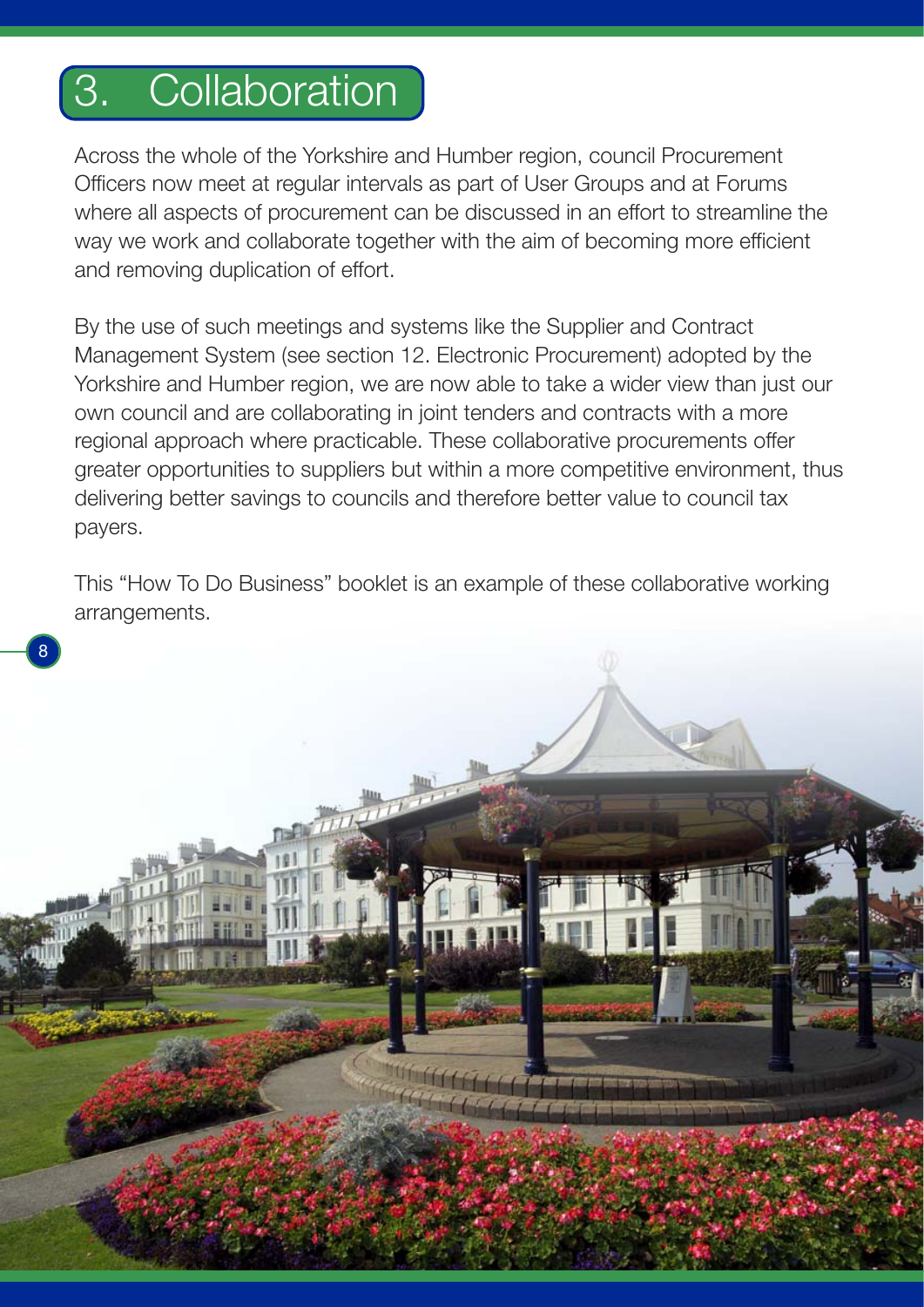## 4. Rules that govern how councils do business

## Council and Financial Rules

Each council has to comply with its own constitutional requirements, including Contract and Financial Regulations, plus all relevant law that applies to procurement exercises. Therefore, each council has its own Contract Procedure Rules which, together with its Financial Rules, govern how the council will do business, such as determining what process and procedures will be used when obtaining quotations and tenders.

## European Law

All councils must follow European law on Public Sector Procurement.

The EU Procurement regulations require us to follow detailed procedures for all procurements above certain financial thresholds, which are reviewed biennially. The thresholds for **total contract** value (i.e. over the whole period the contract is in place) are:

- for Supplies and Services £156,442
- for Works £3,927,260

These thresholds were set on 1 January 2010 and are subject to review in 2012. For contracts at or above those thresholds, some of the basic rules are summarised below:

- A specific tender notice must be placed in the supplement to the Official Journal of the European Union (OJEU) and advertised in a suitable professional/trade journal or the press as appropriate.
- Tenders must be invited in accordance with one of the prescribed procedures, with minimum time-scales to ensure that interested parties are given a reasonable time to respond to adverts and prepare submissions.
- Once awarded, any contract covered by the full regime of the EU Directives must have a mandatory "standstill" period of at least 10 calendar days before contract work commences.
- Finally a contract award notice must be placed in the OJEU. Unsuccessful contractors can also request feedback on why they were unsuccessful.

9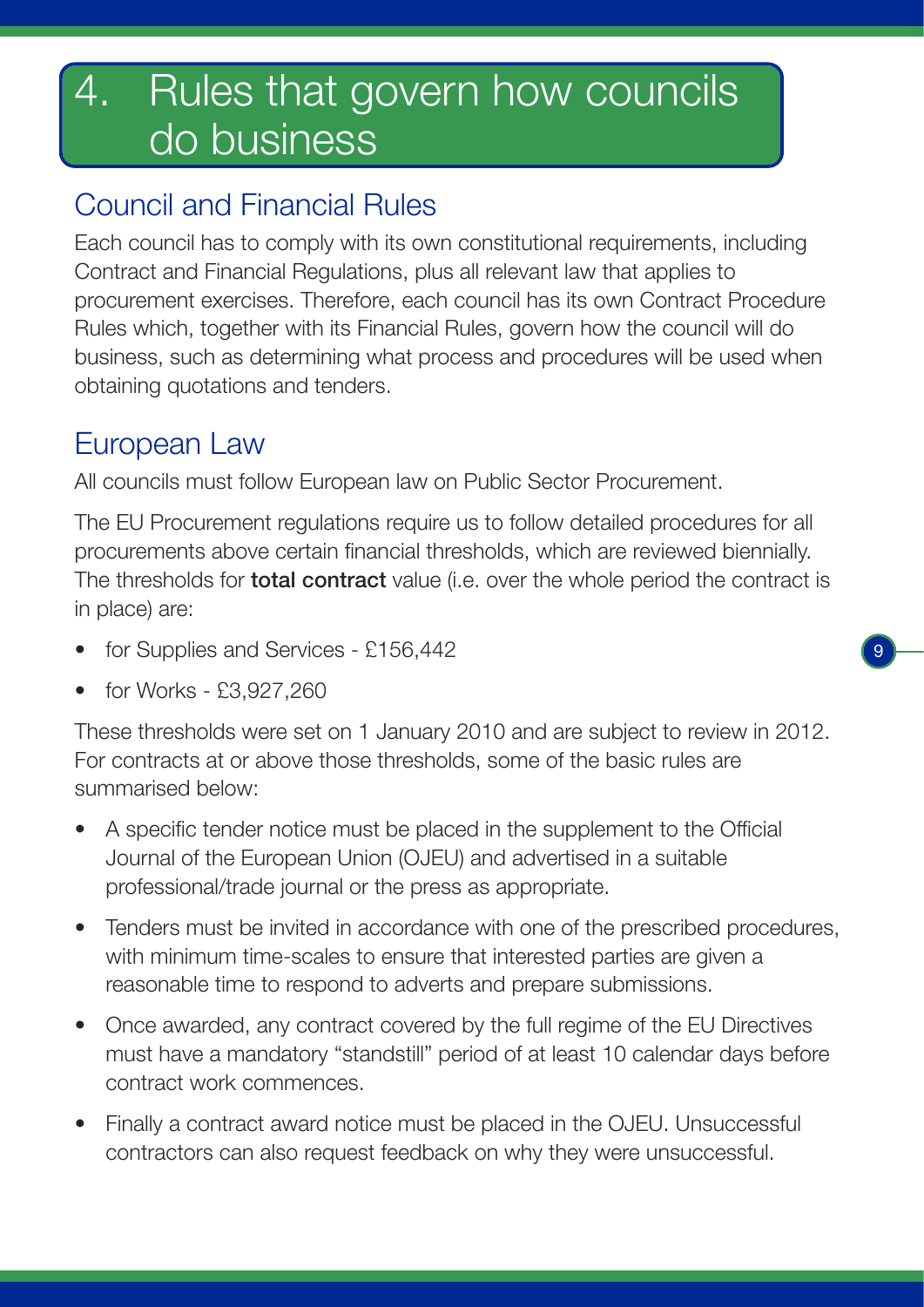## Best Value

Best Value is an opportunity for the councils to rethink the way in which services are delivered. Under the provisions of the Local Government Act 1999, we must make arrangements to secure continuous improvement in the way our functions are exercised, having regard to a combination of economy, efficiency, and effectiveness. Any successful tenderer will be required to provide a service in accordance with this principle.

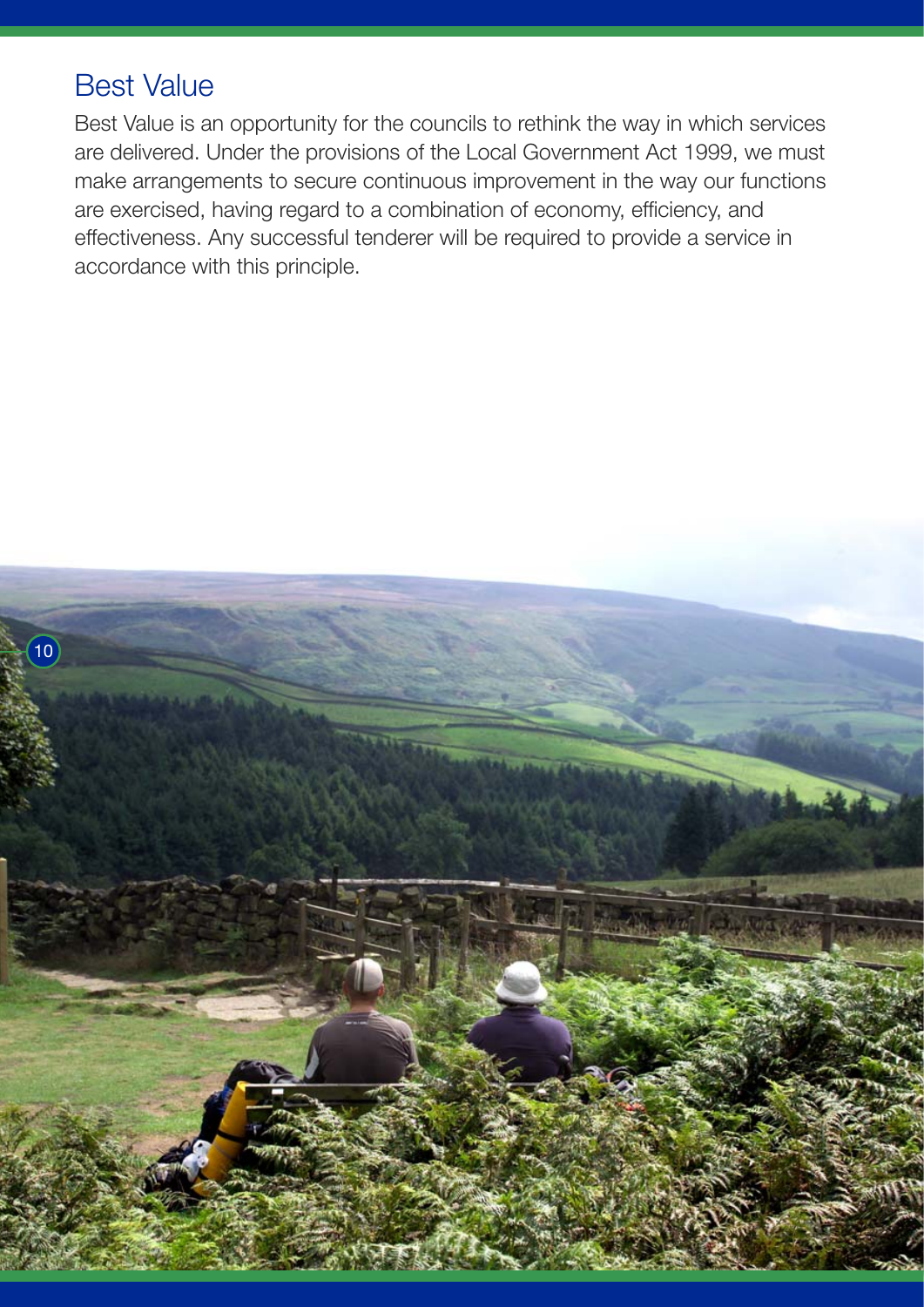## 5. Issues that may affect opportunities to do business with the councils

## **Introduction**

The councils in North Yorkshire have a variety of policies relating to for example health and safety, care of the environment, sustainability, and equality through procurement, and urge suppliers to establish policies in these areas.

You will be expected to adhere to such policies when submitting quotations and to show evidence of compliance with such policies if invited to submit tenders. We will assess compliance as part of any tender evaluation.

We would require suppliers to comply with all current legislation e.g.

- RoHS (the restriction of the use of certain hazardous substances in electrical and electronic equipment)
- HWR (Hazardous Waste Regulations) and other regulations such as the WEEE (Waste Electrical and Electronic Equipment) Directive.

11

## Health & Safety

The councils are committed to ensuring the health, safety and welfare of their employees and that of all others affected by their undertakings. Contracts to supply goods or services will only be awarded to contractors who can satisfy council requirements in terms of resources required and their health and safety competence.

Successful contractors and suppliers are expected to demonstrate compliance with current health and safety legislation including:

- commitment to the health and safety of its employees, client and others
- up to date health and safety policies and procedures
- adequate risk assessment procedures
- adequate system of monitoring and reporting accidents, incidents and ill health
- access to competent health and safety advice

Contracts are monitored to ensure compliance with contract standards and health and safety requirements.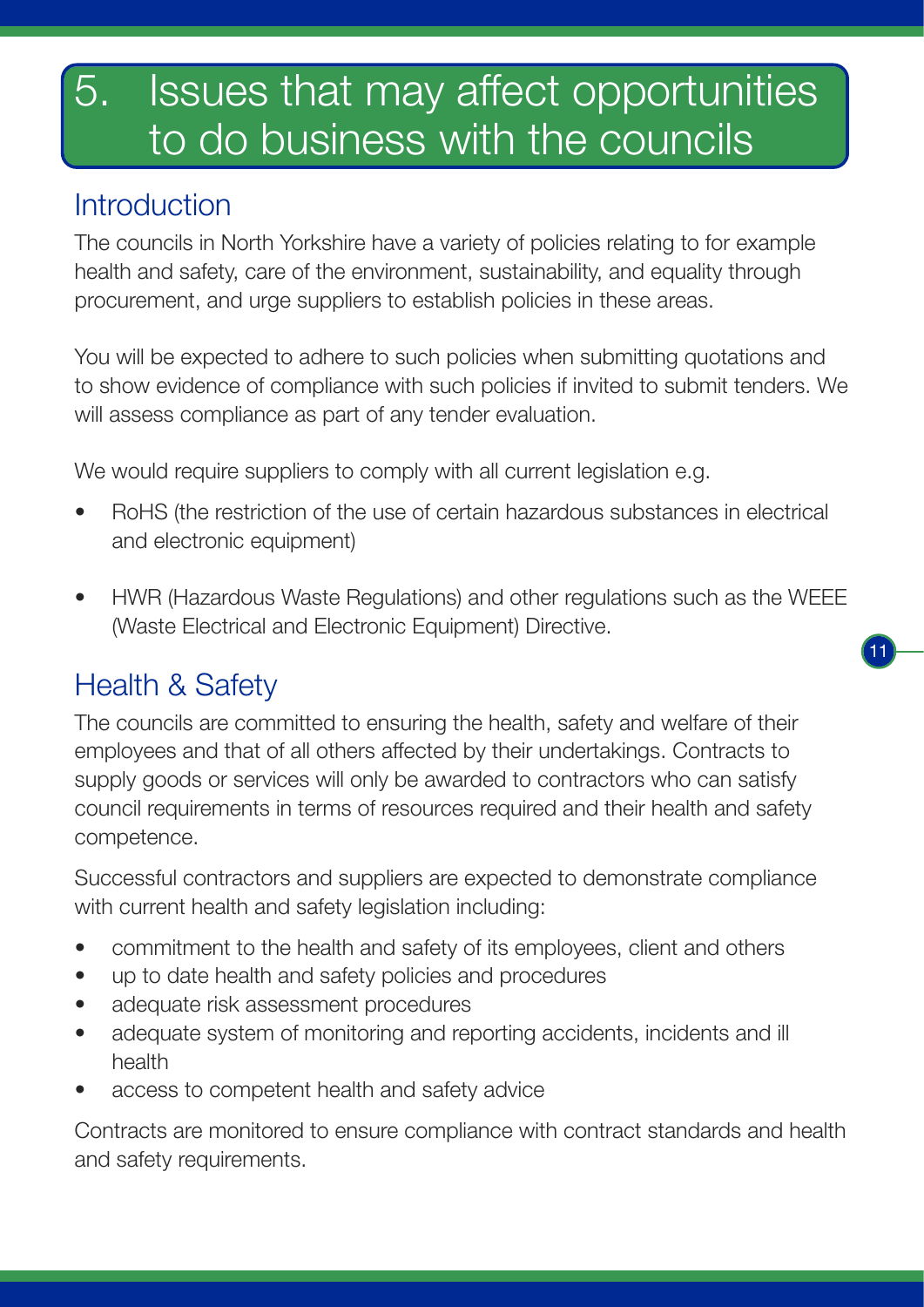## Equalities and Diversity

The councils are equal opportunities employers and are committed to promoting equality of opportunity for all people irrespective of gender, age, race, or disability.

We are keen to ensure that our suppliers abide by the law and are working to best practice in this area.

## **Sustainability**

 $12<sup>1</sup>$ 

The Government's definition of value for money, in the context of procurement, is: 'The optimum combination of whole-life cost and quality (or fitness for purpose) to meet the user's requirement'. Procurement is about securing services and products that best meet the needs of users and the local community in its widest sense. The councils therefore take sustainability as well as cost and quality into account when choosing suppliers.

Local government expenditure on works, goods and services has significant economic, social and environmental impacts. Minimising our impact in these areas, and where possible having a positive influence, helps to improve local quality of life and promote sustainable development. The cornerstone of sustainability is achieving development and progress that meets the needs of the present without compromising the ability of future generations to meet their needs.

The Local Government Act 2000 and new European Community Directives give councils the power and duty to promote or improve the well being of the local area and contribute to achieving sustainable development in the UK. We are required to move towards a challenging measure of corporate social responsibility (CSR), where we judge results not just by the input but by its outcomes: the difference we make to the community in which we live, and the contribution we and our suppliers make to that community. CSR can be a critical factor in a tender assessment process.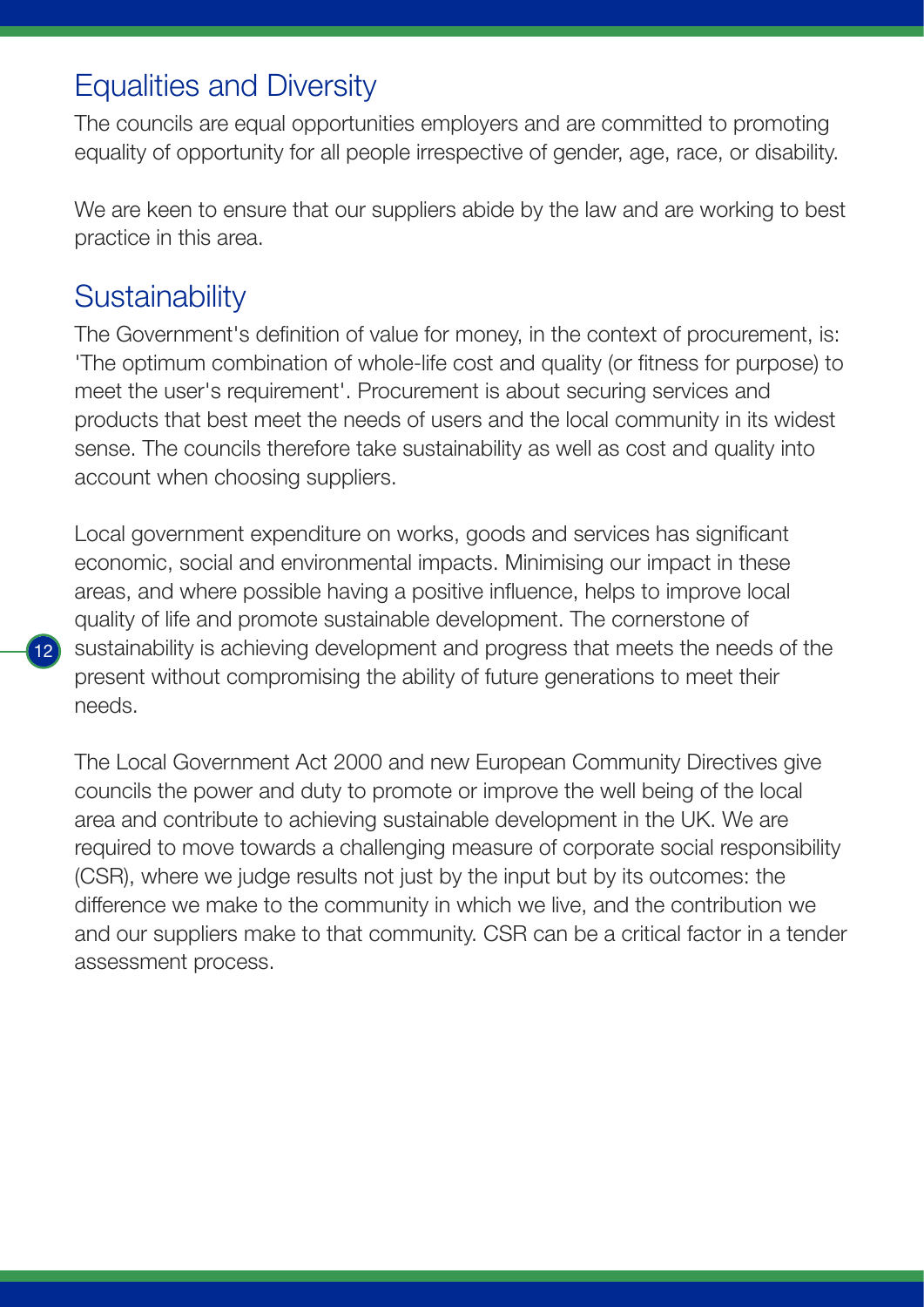## 6. Quotation and tender limits

Each council's Contract Procedure Rules will determine how any procurement exercise will be carried out, taking into account the estimated value of the contract.

Although the rules for obtaining quotes and inviting tenders are broadly the same at each council, the level at which each of these processes will be used currently differs around the region; work is in hand to explore options for commonality in this area. The information for each council is shown below:

### **City of York Council**

Below £5,000 Good Value for Money required £5,000 - EU Threshold Minimum 3 written Quotations Over EU Threshold Formal Tenders required

### **Craven District Council**

Below £5,000 Minimum 1 written Quotation £5,000 - £19,999 Minimum 2 written Quotations £20,000 - £49,999 Minimum 4 written Quotations Over £50,000 Formal Tenders required

#### **Hambleton District Council**

Under £10,000 There is no requirement to obtain Quotations or invite Tenders for these contracts but it must be possible to demonstrate that best value has been achieved.

13

£10,000 and up to £50,000 £10,000 and up to £100,000 Over £50,000 (Supplies and Services) or over £100,000 (Works) Formal Tenders required.

(Supplies and Services) Where practicable at least 3 Quotations

(Works) Where practicable at least 3 Quotations

### **Harrogate Borough Council**

Under £10,000 3 or more Quotations recommended £10,000 - £50,000 Minimum of 3 written Quotations invited but tenders may be required at discretion of the Chief Officer concerned Over £50,000 Formal Tenders required.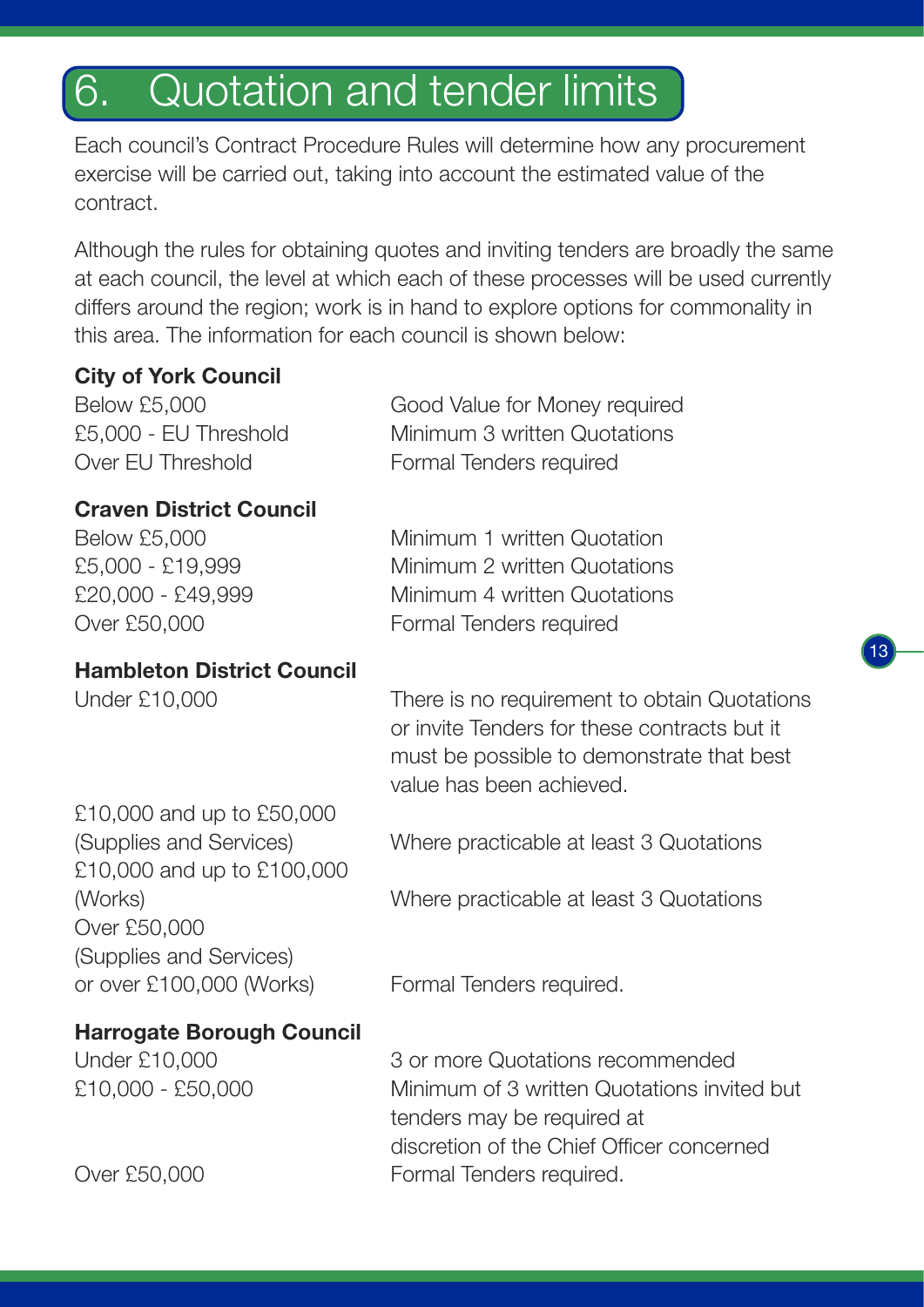### **Richmondshire District Council**

| <b>Below £5,000</b> | Good Value for Money required                    |
|---------------------|--------------------------------------------------|
| £5,000- £50,000     | Where practicable, at least 3 written Quotations |
| £50,000 and over    | Formal Tenders required                          |

### **Ryedale District Council**

Up to £5,000 Minimum of 1 Quotation invited £5,000 - £50,000 Minimum of 3 Quotations invited Over £50,000 Formal Tendering process (minimum of four tenders invited)

### **Scarborough Borough Council**

| Up to $£5,000$   | Minimum of 1 Quotation invited            |
|------------------|-------------------------------------------|
| £5,000 - £50,000 | Minimum of 3 Quotations invited           |
| Over £50,000     | Formal Tendering process (minimum of four |
|                  | tenders invited)                          |

### **Selby District Council**

Up to £5,000 Minimum of 1 Quotation invited £5,000 - £50,000 Minimum of 3 Quotations invited Over £50,000 Formal Tendering process (minimum of four tenders invited)

### **North Yorkshire County Council**

Below £5,000 Good value for money required, with the option of seeking one or more Quotations, preferably in writing.

£5,000 to £10,000 Minimum of 3 written Quotations to be invited. £10,000 to £50,000 Minimum of 3 written Quotations to be invited and SCMS to be used.

Over £50,000 Formal Tenders required.

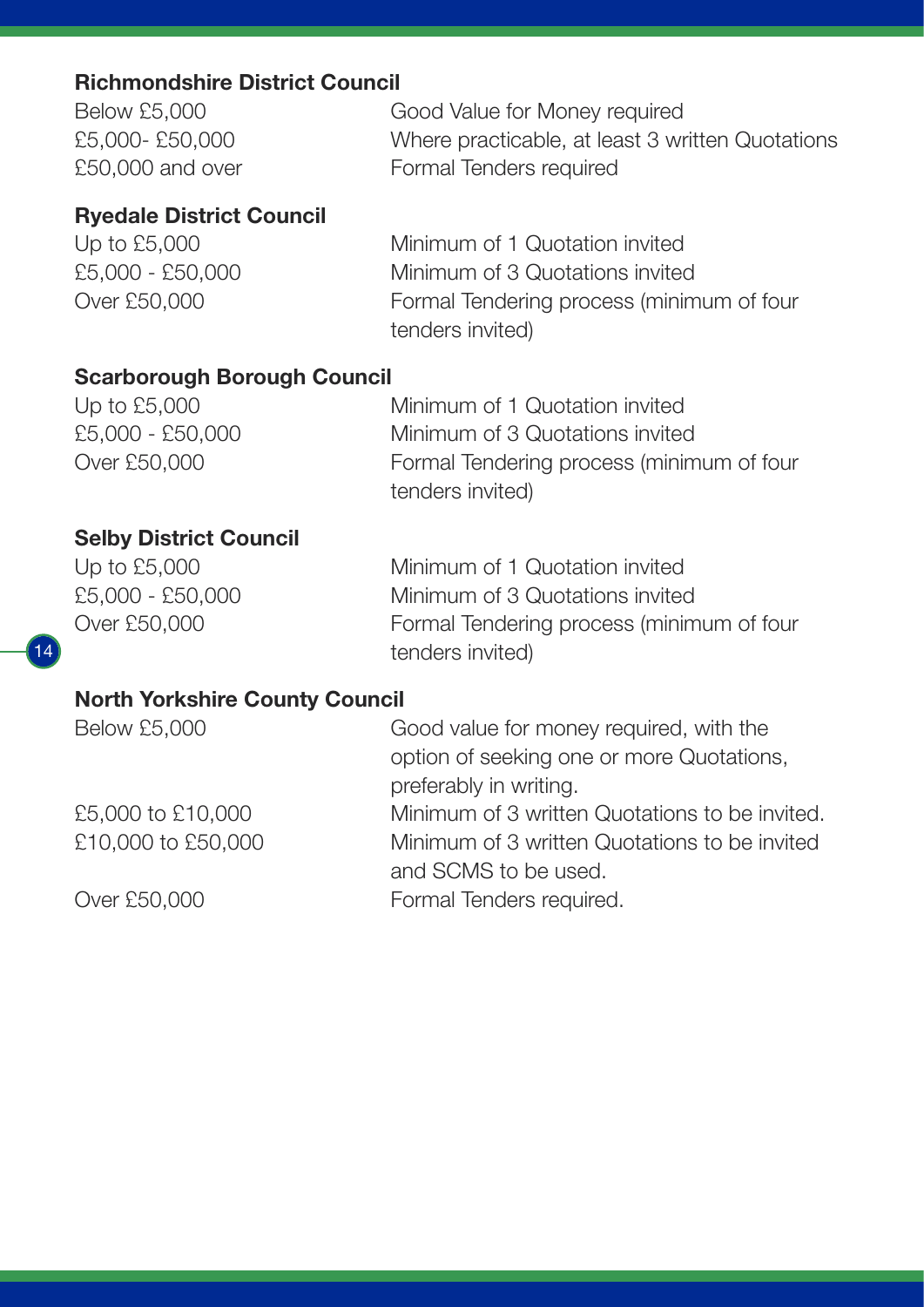## 7. The stages of the tender process

Bidding procedures for council tenders and contracts often seem testing, but each stage is necessary, as councils must award every contract on the basis of getting value for money for local taxpayers.

The following illustrates a typical procurement process within a council.

### **1. Defining the Procurement Activity**

The council defines its aims, decides what is needed and clearly specifies this, prepares the business case and then decides how the procurement exercise will be carried out. It will take account of market conditions, legislation and council policy.

### **2. Seeking Expressions of Interest**

The council may invite suppliers to submit expressions of interest in the contract in response to an advert. In some cases suppliers have to pre-qualify before being invited to tender; they answer a questionnaire and supply information about their financial status, previous experience and references, etc. All responses are carefully assessed which can be very time consuming.

15

### **3. Inviting Tenders**

The council invites suppliers to put in an offer (tender) either in response to an advert or based on those suppliers providing satisfactory information at the expressions of interest stage. Sometimes through necessity these can be very complex documents.

### **4. Evaluating Tenders**

The council evaluates the tenders against set standards (or criteria) relating to value for money which will have been agreed before any responses were received. In this way there is an objective assessment and comparison process to judge each tender against the others.

### **5. Awarding the Contract**

The council awards the contract to the supplier whose bid offers the most economically advantageous tender.

### **6. Performing and Managing the Contract**

The Contractor performs the contract and the council manages it, checking and monitoring the contractor's performance throughout.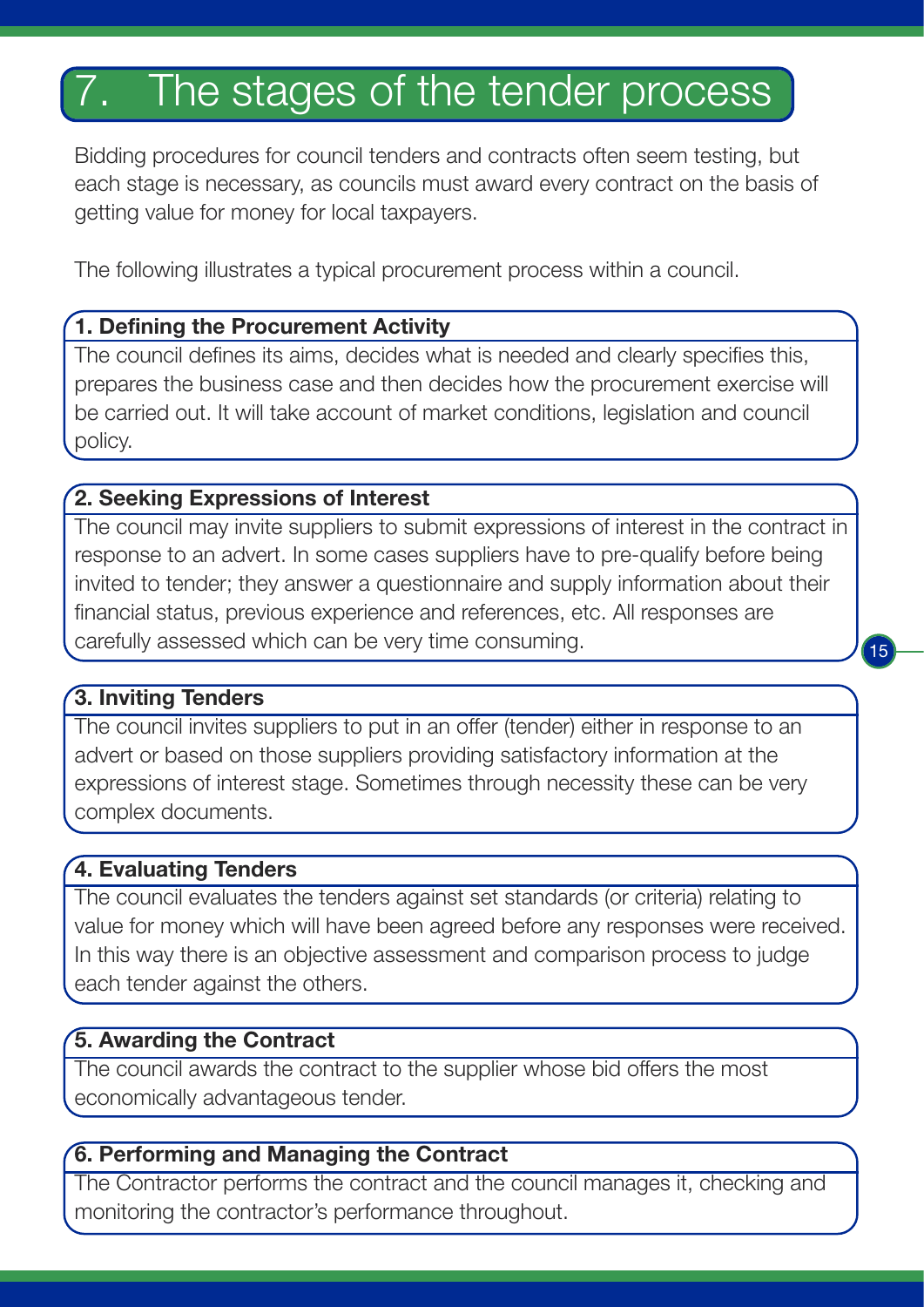## Issues to consider at each stage of the tender process

Potential bidders can increase their chances of being successful in their applications to carry out work for us if they pay attention to the following aspects of the process.

### **Do**

 $16$ 

- Keep an eye on the councils' web sites, the Official Journal of the EU and the local and trade press for tender notices.
- Study the entire tender document carefully ensuring you meet all the requirements.
- Ensure you supply all the information and details asked for in the required format, answering the questions asked and not the questions you wished we has asked.
- Ensure your submission is returned before the deadline, as tenders are not accepted if they arrive late - even if they were posted before the deadline.
- Contact the tendering authority if you require any further information.

### **Common Reasons for disqualification**

- Supplier identification marks on the envelope.
- Tender documents received after the closing date for the receipt of tenders.
- Please return your tender documents no later than the time indicated on the closing date for the return of tender documents. If you do miss the deadline, your tender will not be considered.
- Tender documents sent to wrong address. They must be returned to the stated return address.
- Tender documents returned in the open post without the tender reference details on the envelope.
- Form of tender not signed.

### **Common Reasons for non acceptance**

- Uncompetitive failure to submit the most cost effective, best value offer;
- Not quoting a price for the specified product (and the alternative submitted is not the equivalent);
- Not supplying samples of products when requested;
- Not supplying samples of management information, reports or COSHH data sheets with the tender documents; and
- Unsatisfactory references (performance) or financial history.
- Submission of an alternative bid without prior agreement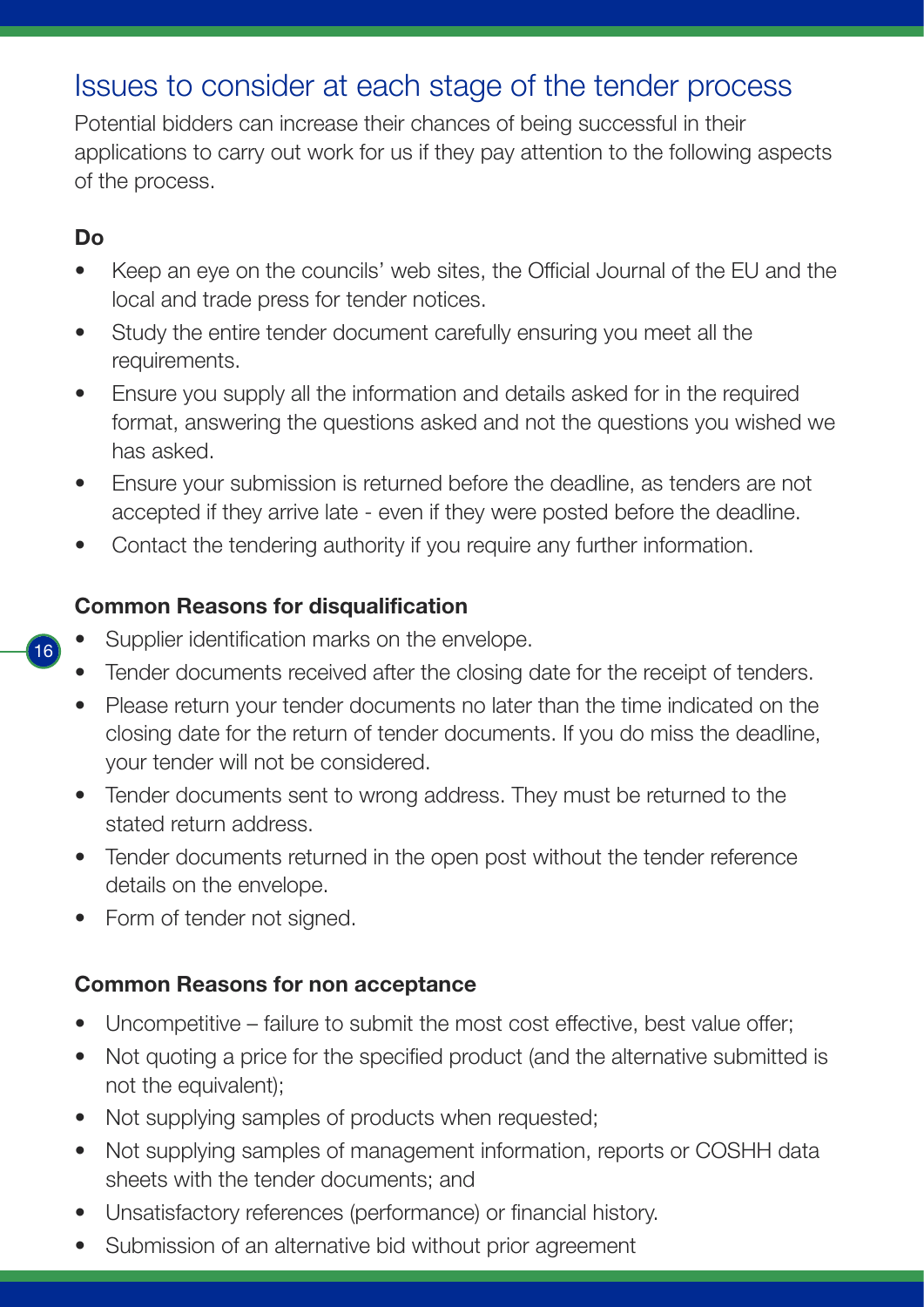## 8. How do we notify suppliers of tendering opportunities?

Each council will invite suppliers to express interest or to tender in response to an advertisement placed in local and regional newspapers and/or trade journal, for example some of those we use are:

The Yorkshire Post The Press Contrax Weekly The Craven Herald Scarborough Evening News Whitby Gazette The Northern Echo Harrogate Advertiser

17

As many of the Yorkshire and Humber councils are using the regional Supplier and Contract Management System (see section 12. Electronic Procurement) this will be used to an increasing extent to advertise forthcoming opportunities. SCMS also allows the tender documents to be downloaded and updated, and then returned electronically. The Councils are currently reviewing the system and new arrangements will be in place from January 2012. In the future each of the Councils will also provide a route to forthcoming opportunities via their own web sites, with some already offering this facility.

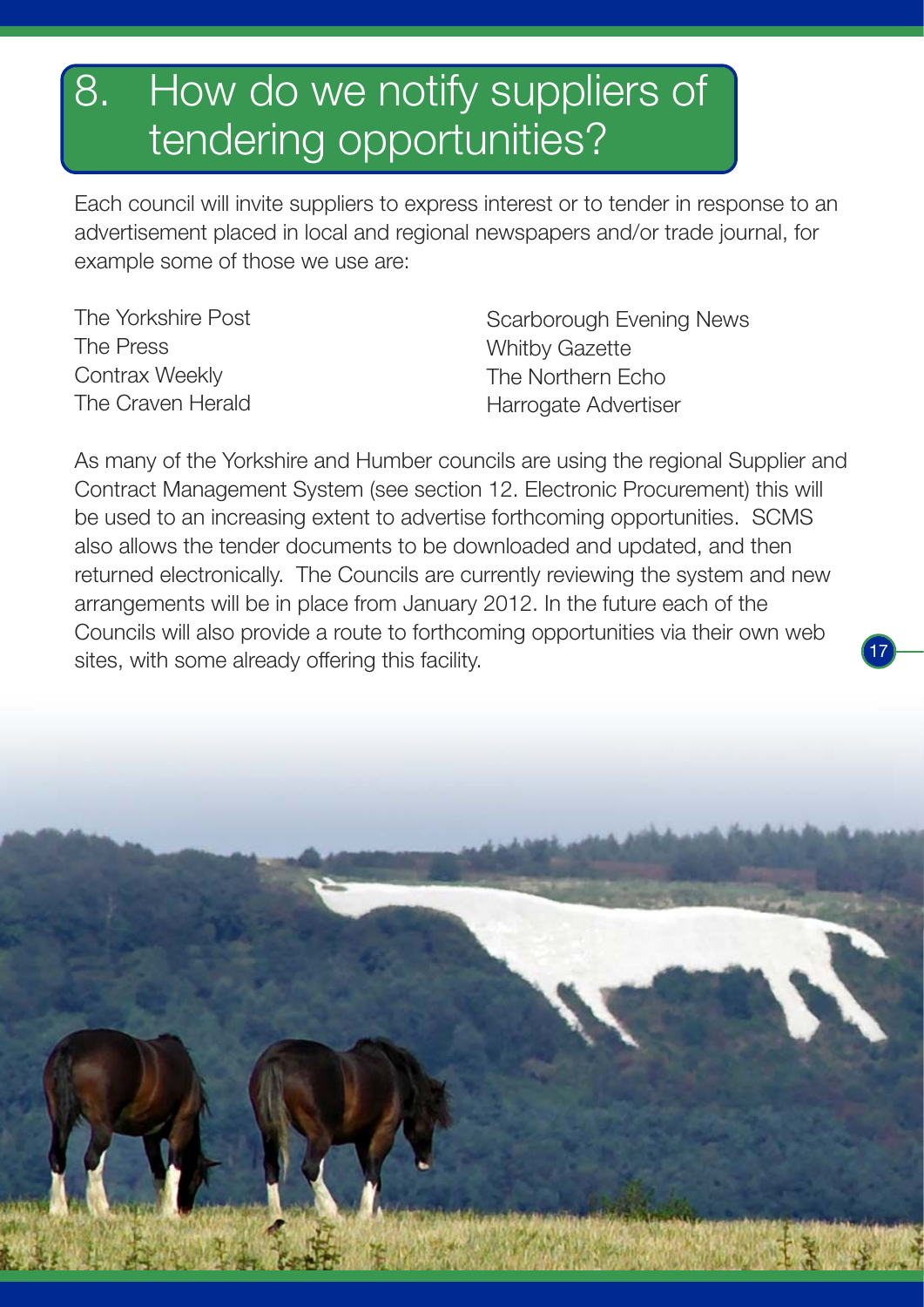## 9. Types of tenders used by councils

## Restricted Tendering Procedure

A restricted tender is where a shortlist of suppliers is drawn from respondents to a public notice for a specific contract. Invitation to tender for the contract is limited to suppliers who reply to this public notice and who meet predetermined selection criteria. This procedure can be used when there is no Framework Arrangement maintained for the type of work involved, or for contracts above the EU Public Procurement Regulations threshold.

Notices inviting suppliers to apply for inclusion on a shortlist for the contract will be published on each of the council's web sites and in trade journals, local press and the Official Journal of the European Union (OJEU) if above the EU Public Procurement threshold.

## Open Tender Procedure

Under this procedure, all respondents to a public notice advertising the specific contract must be invited to tender. An evaluation of both the tenderers and tenders is carried out at the same time, once tenders have been returned.

Notices inviting suppliers to apply for tender documents for the contract will be published as outlined above. The public notice sets out particulars of the proposed contract, invites interested parties to apply for tender documents and states the deadline for tenders to be received.

## **Negotiated**

 $18<sup>°</sup>$ 

The negotiated procedure may only be used in very limited circumstances which are clearly dictated by EU Procurement Directives. The primary purpose of this procedure is to negotiate on the specification of the project and not the price. This route is not commonly used.

## Competitive Dialogue

The competitive dialogue is used in limited circumstances. It is a procedure that permits structured discussions with potential tenderers to better understand specification options, before the conducting of a tender process.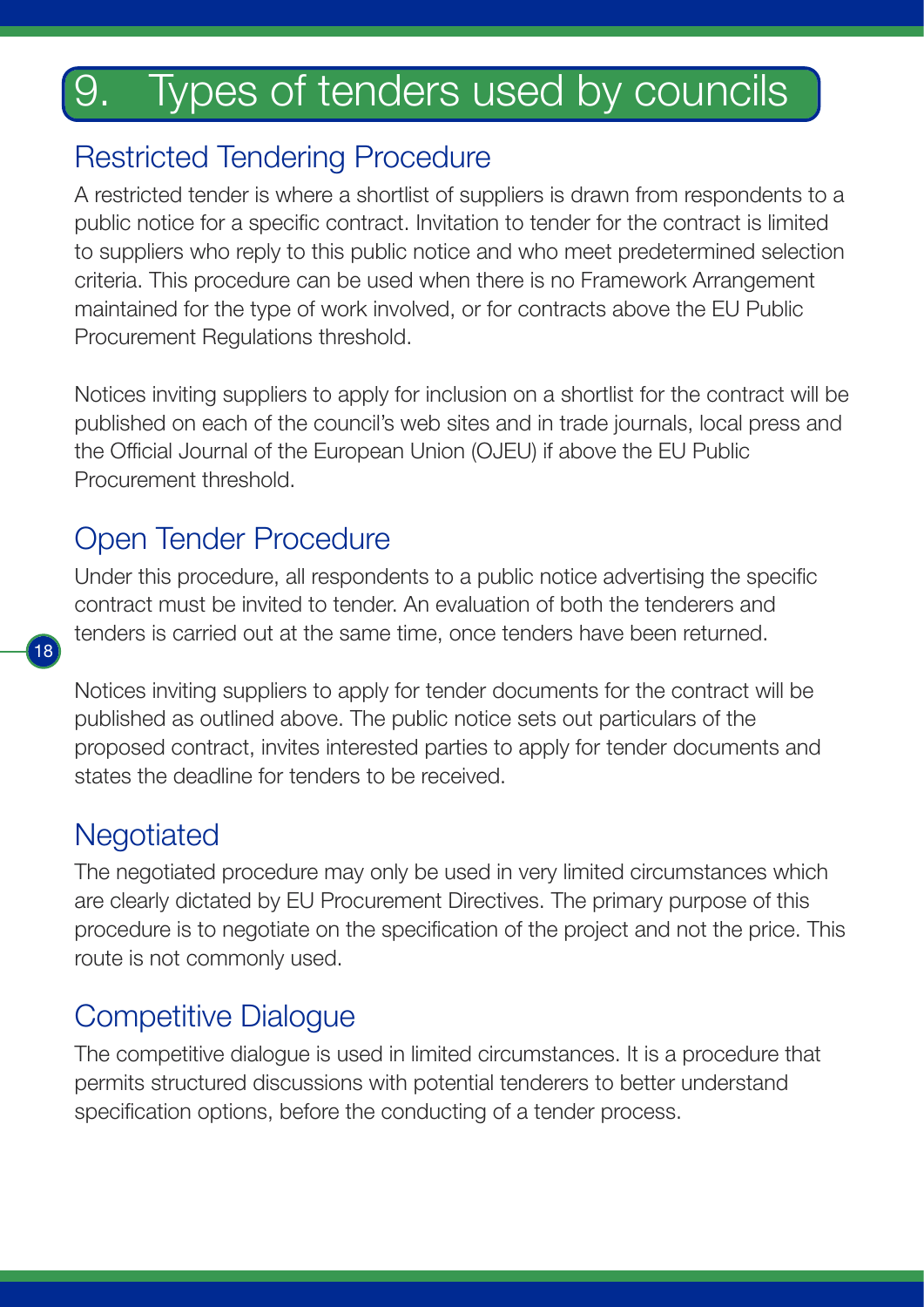## Framework Arrangements

Framework arrangements occur where a contracting council sets up an arrangement with one or more suppliers on the understanding that the council will call on the suppliers to provide works, services or supply as and when needed. No guarantee of work is given and often further competitions will be run between suppliers on the framework contract to ensure Best Value is achieved.

Another type of framework agreement is a formal call-off contract where the contracting council invites offers from suppliers on fixed terms and conditions that are then called off when necessary.

Notices inviting suppliers to participate in a Framework Arrangement will be published in the same manner as for Restricted Tenders.

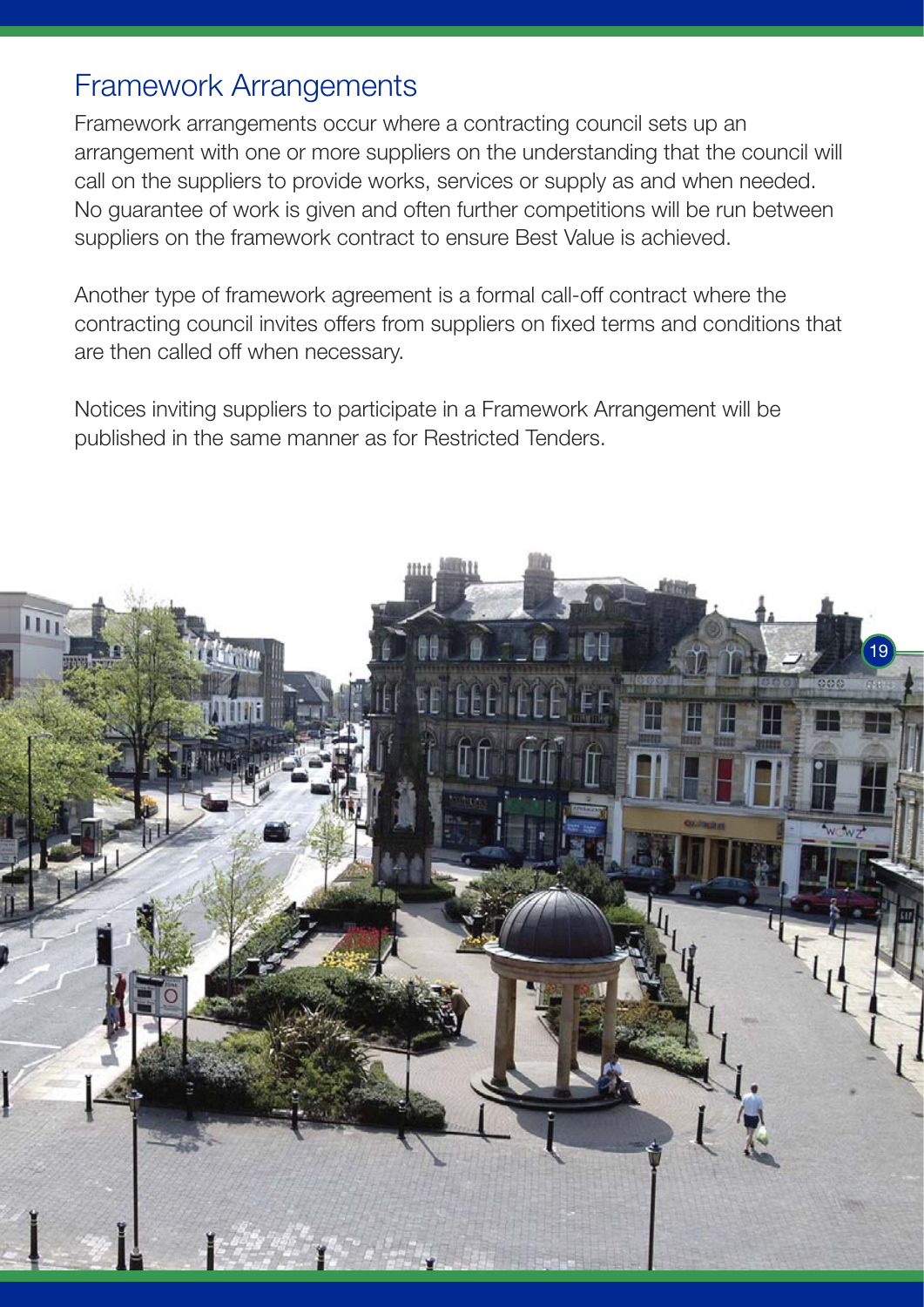## 10. Approved & select lists

Some of the councils maintain limited numbers of approved lists of contractors and consultants. These mainly relate to construction, building maintenance and social care packages. This is where firms have been through an application and evaluation process following a public notice inviting applications for inclusion onto a list, and are then approved to carry out specific works or services provided they have met or satisfied set criteria specific to the particular type of work they will be involved in.

Each approved list of suppliers/contractors is amended from time to time and is reviewed periodically.

Before we purchase goods from any supplier, we will usually seek information about your firm to satisfy ourselves that you meet certain basic criteria.

Some of the criteria arise from statutory requirements, others arise from council policies. Further information may be requested to help us plan future procurement arrangements. For example, our pre-qualification questionnaires may now include questions relating to the ability of suppliers to use electronic procurement arrangements, as we want to make more extensive use of electronic systems to facilitate paperless procurement.

Becoming an approved supplier/contractor does not guarantee that you will be selected to supply to us.

The information is requested on a Pre-Qualification Questionnaire and is likely to cover:

| <b>Company information</b>       | <b>Basic information about your business</b>                   |
|----------------------------------|----------------------------------------------------------------|
| Finance                          | Details of turnover and banking arrangements                   |
| Insurance                        | Evidence of Employers' (if applicable) and Public Liability    |
|                                  | Insurance                                                      |
| Technical capacity and resources | Your main business and contracts you have carried out over the |
|                                  | past few years, relevant qualifications and standards attained |
| Health and safety                | Information about your Health and Safety policies              |
| Equality                         | Information about your approach to equality                    |
| Sustainability                   | Information about your approach to sustainability and the      |
|                                  | environment                                                    |

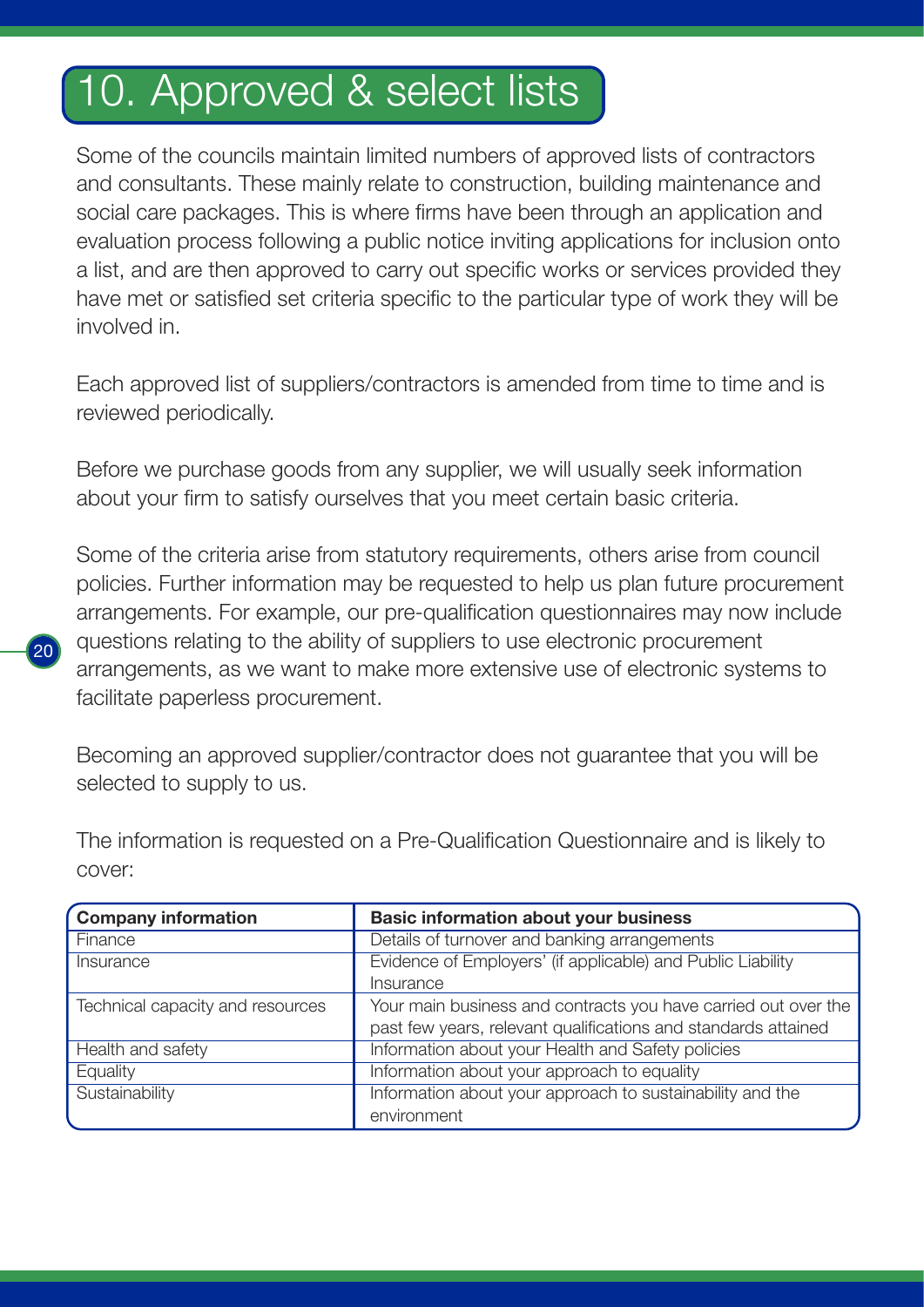Each council needs to be satisfied that its suppliers are financially robust, properly insured and qualified, and have the capacity to undertake the council's work. In addition to financial information curriculum vitae of key staff that will be providing a service to the council and references from other councils that the supplier has worked for may well be sought.

Note: Some councils have a policy to select companies who are members of 'Construction Line'. This will, therefore, replace the relevant elements of the prequalification vetting that is normally carried out. This will not apply, however, in situations where we need to go out to European tender.

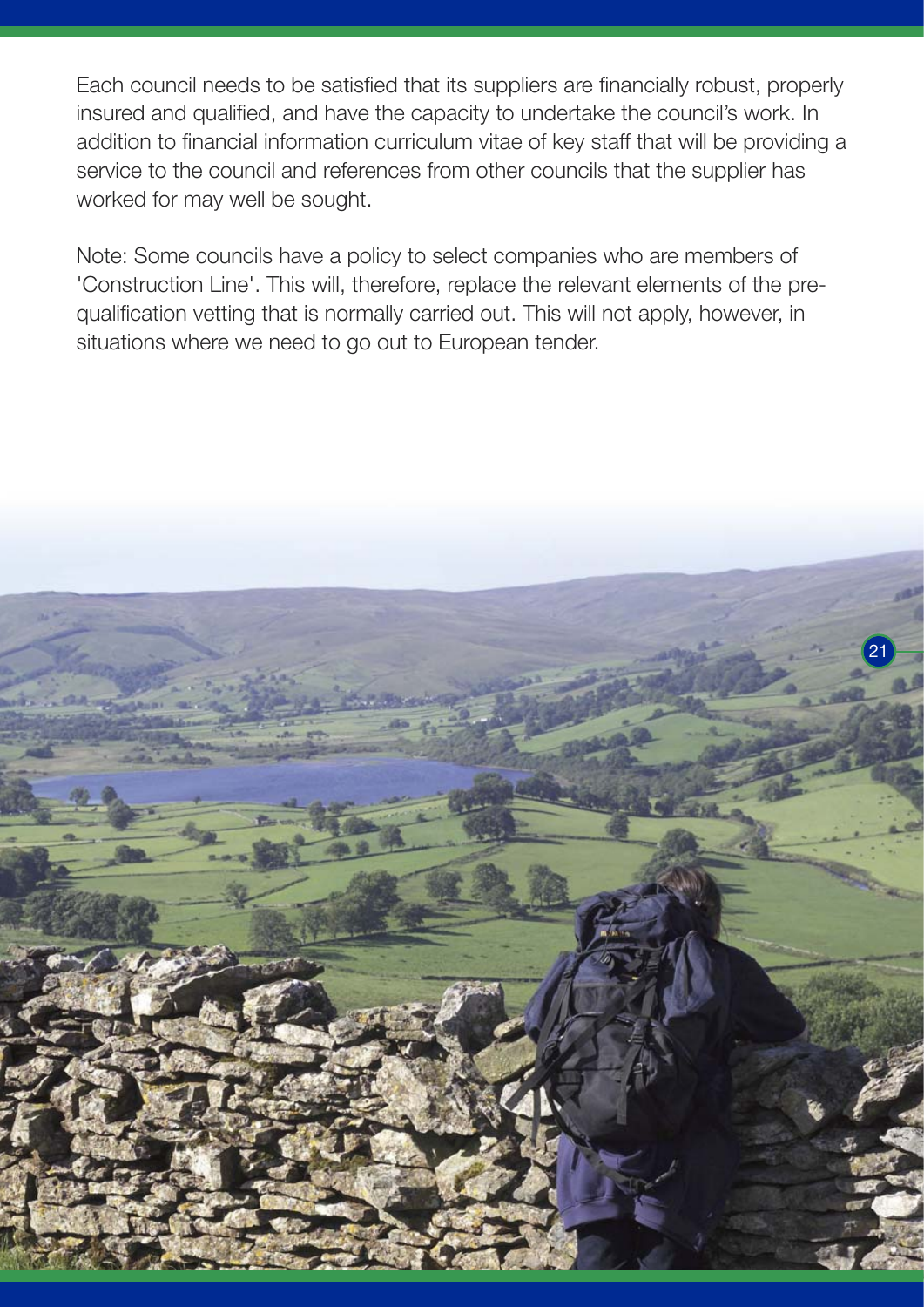## 1. Confidentiality and freedom of information act

You should be aware that information submitted to a council in connection with a pre-qualification questionnaire or tender may be subject to the provisions of the Freedom of Information Act. The Act requires councils to provide copies of any such information to any third party who makes a request for it. Certain information is exempt from disclosure under the Act, including information which is a trade secret, commercially sensitive (unless to disclose is in the public interest) or confidential in nature.

If you believe that any information supplied by you would fit within the exemptions set out in the Act then you should inform the council in writing when submitting your pre-qualification questionnaire or tender, giving a precise definition of the information you consider to be exempt and citing the relevant exemption. You should not mark all information submitted to us as "confidential", but only information that you believe to be exempt under the Act's confidentiality and commercial interests exemptions. We will endeavour to consult you before information of this type is disclosed to third parties who have made a request under the Act. We cannot, however, accept any restriction on our ability to disclose information which (in our reasonable opinion or in accordance with any recommendation, notice or decision of a competent authority) we are required to disclose under the Act. Consequently, we cannot guarantee that any information supplied by you in connection with a pre-qualification questionnaire or tender will be kept confidential.

22

Whilst information held by a council is subject to the above, you will be required to keep confidential all information supplied to you by us which is exempt from disclosure because it is confidential, commercially sensitive or a trade secret under the Act, whether or not we designate or mark it as confidential. You shall ensure that those of your employees who need to see and use that confidential information for any purpose are aware of this obligation of confidentiality and undertake to comply with it. You will also be required to ensure that the terms of any sub-contract reflect this requirement.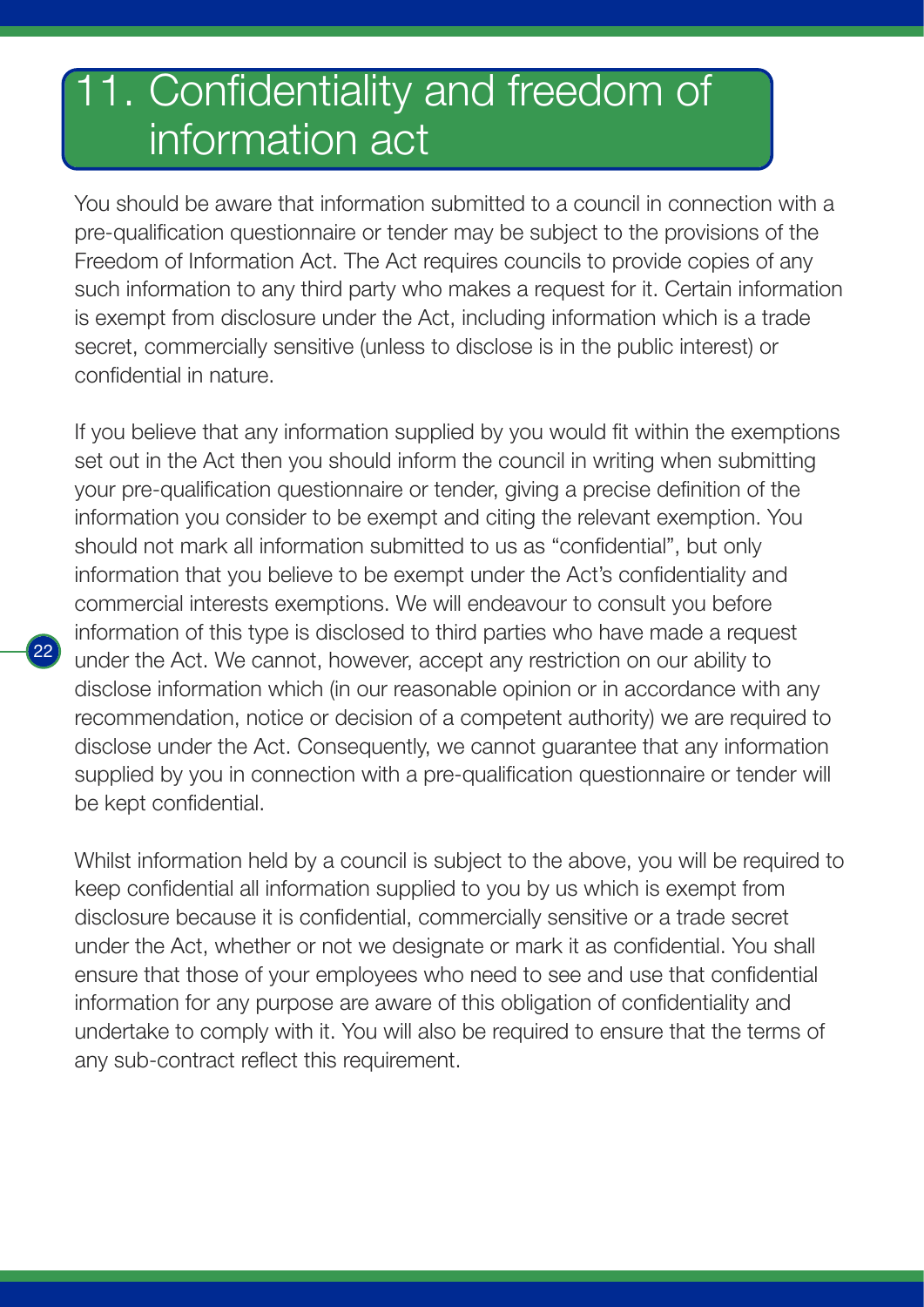## 12. Electronic procurement

Over the last few years Central Government have progressively directed Public Service Organisations and Agencies, including councils, to make efficiency savings. One of the main ways this is deemed to be achievable is by developing the use of Information and Communication Technology (ICT) and in particular the use of the Internet and other electronic means for procurement. As a result of these directives, the nine councils covered by this Guide are investing in the use of Electronic Procurement, Purchasing, Invoicing and Payment methods.

In common with other local authorities the councils have e-procurement strategies which aim to increase the levels of electronic business with the objective of reducing the council's and supplier's costs associated with the procurement process.

## Supplier & Contract Management System (SCMS)

The nine North Yorkshire councils, along with all the other councils across the Yorkshire and Humber region, currently use SCMS. This is a Supplier and Contract Management System that enables us and you to communicate electronically on a number of procurement issues and opportunities including electronic tendering, rather than by way of the traditional paper based methods.

23

'SCMS' is a web based system, and anyone with an e-mail address and internet access can use it.

It provides advance warning of forthcoming tenders, details of all current tenders, and contract award information. This is in addition to the main function of the site, which is to provide tenderers with the ability to download tender documents and then submit bids electronically. More specifically, electronic tendering could benefit you in a number of ways:

- Provide you with the flexibility to receive and send documents electronically rather than having to rely on postal deliveries.
- Reduce costs associated with producing and copying tender documents.
- Eliminate the postage, delivery, or courier costs.
- Ensure your tender is received on time.

Registration is free, and there are no annual subscriptions or document download fees to pay.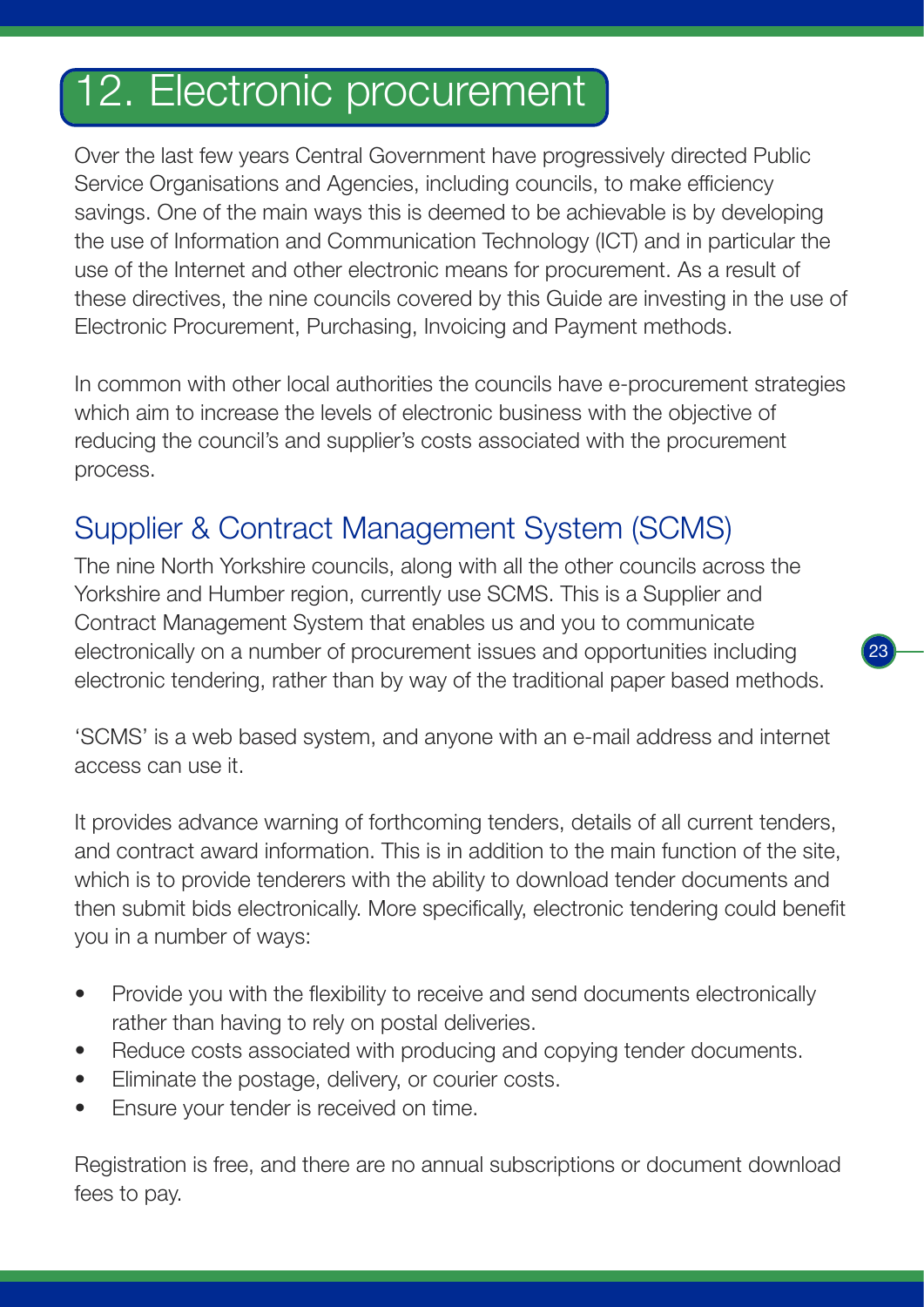A key advantage to you of SCMS is that once you have signed-up it is possible for you to view and partake in tendering and contract opportunities across the whole of the Yorkshire and Humber region. All contracts and forthcoming tender opportunities will be displayed in a public bulletin board area from where you can express your interest and enter the tendering process.

Once registered suppliers can update their details together with the information on which categories they have registered against and which councils they would like to do business with. This data is retained and may be used when selecting businesses to partake in any tendering process undertaken by the 22 councils.

To find out more information about SCMS, visit: *http://scms.alito.co.uk.*

The Council's in the region are currently reviewing the choice of e-tendering system. A new system will be in place from January 2012.

## Electronic Ordering

 $\sigma_A$ 

A number of councils have implemented e-ordering systems to streamline trading. These systems typically provide a "shopping basket" facility which enables council staff to electronically issue orders for works, goods and services to suppliers. Suppliers may make efficiency savings at their end by integrating these transactions with their sales order processing software.

## Electronic Invoicing and Payments

Following on from Central Government directives as to the advantages and savings that can be achieved by electronic invoicing and payments all the councils are pro-actively pursuing initiatives in this area. Most major contracts awarded will already include provision for this and progressively this will be encouraged for all new contracts that will be awarded.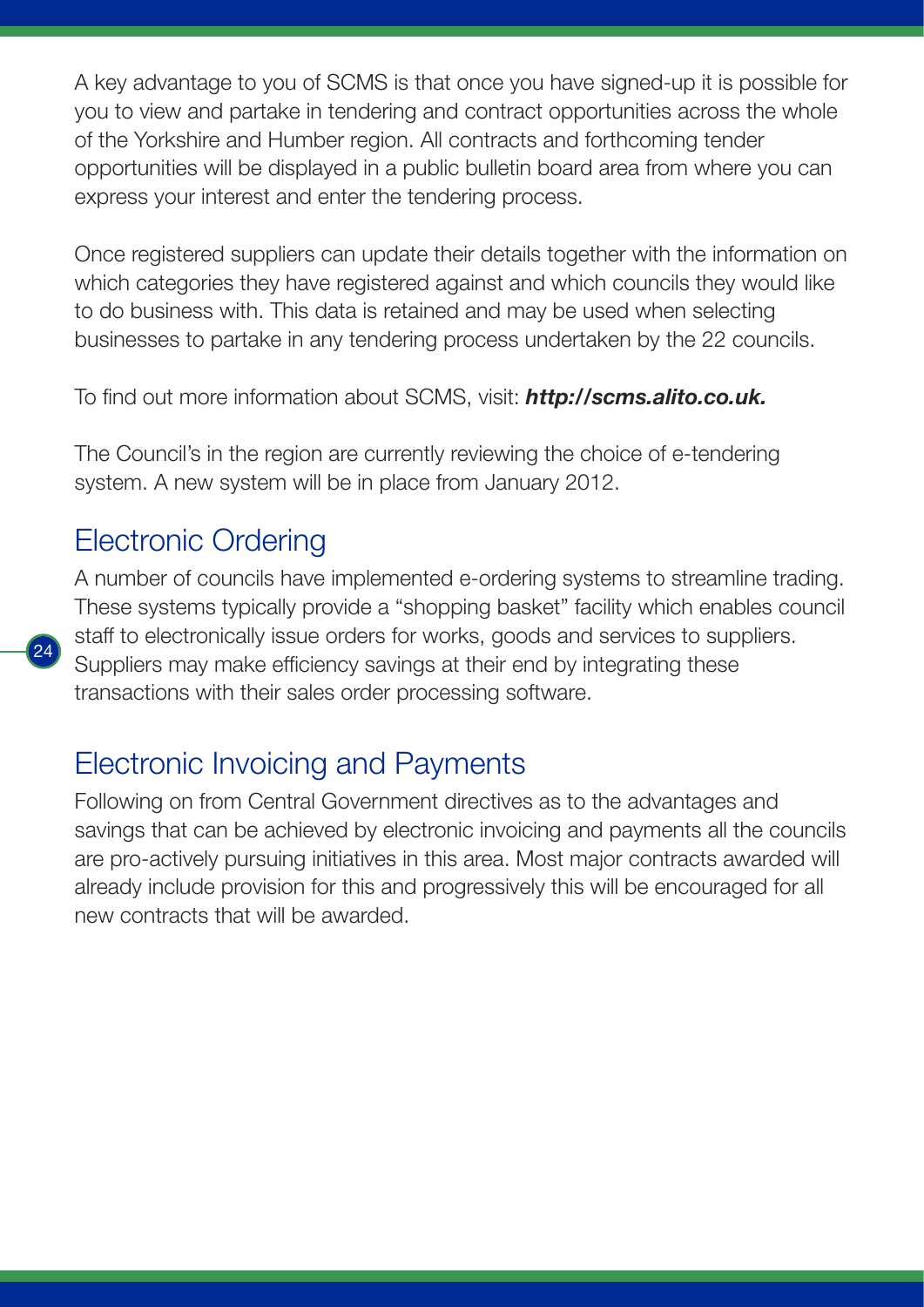## 13. Council contacts

### **North Yorkshire County Council** *(http://www.northyorks.gov.uk)*

#### **Chief Executive Group**

Policy Performance & Partnership Human Resources & Organisational **Developments** Emergency Planning Corporate Policy Scrutiny & Corporate Performance Communications Legal Services Committee Services **john.aston@northyorks.gov.uk** 

#### **Finance & Central Services**

Central Finance Corporate Finance ICT Services **Procurement** Corporate Property Management Health And Safety Risk Management **geoff.wall@northyorks.gov.uk**

#### **Business & Environmental Services**

Economic Development Planning Countryside Service & Culture Unit Waste Management Building Design & Management Trading Standards & Regulatory Services **Highways simon.waller@northyorks.gov.uk** 

#### **Children & Young People's Services**

Policy & Development Pupil & Parent Services Children & Families Continuing Education Curriculum Advice North Yorkshire County Catering **claire.gibb@northyorks.gov.uk**

#### **Health and Adult Services**

Community Care Services County Care Services Strategy & Performance Customer & Support Services Information Services **mike.webster@northyorks.gov.uk**

**Northern Procurement Group Ltd** Strategic Procurement Advisors **info@npg-ltd.com**

25

**BuildNorthYorkshire chris.ware@northyorks.gov.uk** or **admin@buildnorthyorkshire.co.uk**

### **City of York Council** *(http://www.york.gov.uk)*

**Head of Commercial Procurement** Zara Carter **zara.cater@york.gov.uk**

**Commercial Procurement Manager** Adele Spencer **a.spencer@york.gov.uk**

**Commercial Procurement Manager** Rob Allan **rob.allan.gov.uk**

**Commercial Procurement Officer** Mark Stower **mark.stower@york.gov.uk**

**Procurement Compliance Officer** Susan Hunter **susan.hunter@york.gov.uk**

**General Email Enquiries procurement@york.gov.uk**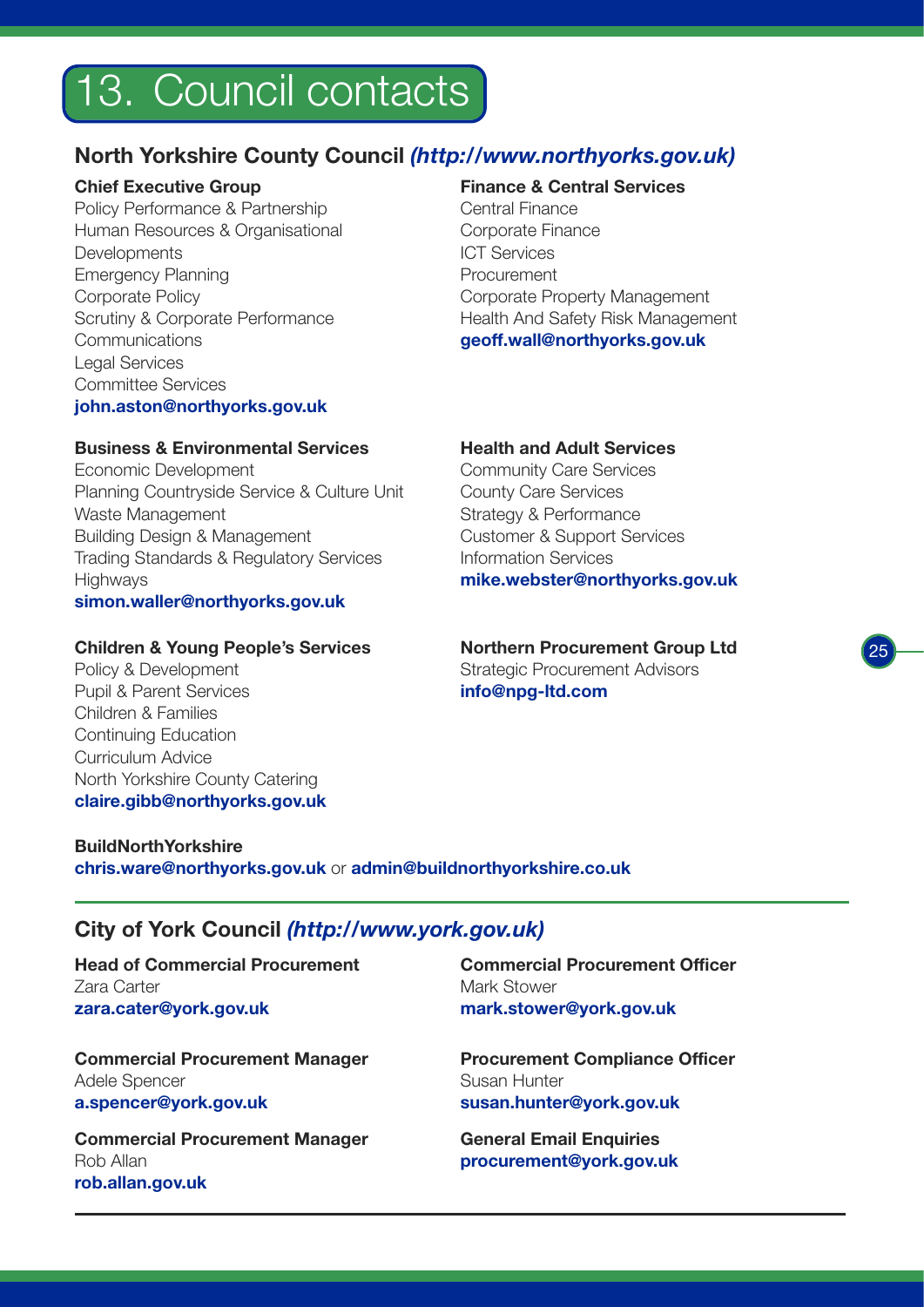#### **Craven District Council** *(http://www.cravendc.gov.uk)*

**Strategic Manager Finance** Joanna Miller **jmiller@cravendc.gov.uk**

**Insurance, Risk & Procurement Manager** Carol Lee **clee@cravendc.gov.uk**

#### **Hambleton District Council** *(http://www.hambleton.gov.uk)*

**Performance & Improvement Assistant (Corporate procurement)** Jen Murray **Jennifer.Murray@hambleton.gov.uk** 

**Technical Services Manager - Building Maintenance and Engineering Contracts** Chris Vincent **chris.vincent@hambleton.gov.uk**

#### **Harrogate Borough Council** *(http://www.harrogate.gov.uk)*

**Central Procurement Unit** 01423 556524

**Business Support Officer** Marion Wrightson **marion.wrightson@harrogate.gov.uk**

#### **Richmondshire District Council** *(http://www.richmondshire.gov.uk)*

**Procurement Officer** Helen Allan **helen.allan@richmondshire.gov.uk**



#### **Procure North Yorkshire (PNY)**

**Incorporating Ryedale, Scarborough and Selby Councils**

#### **Ryedale District Council** *(http://www.ryedale.gov.uk)*

**Procurement Manager NYPP**  David Gomersall **david.gomersall@scarborough.gov.uk**  **Procurement Advisor NYPP** Dale Casson **dale.casson@ryedale.gov.uk**

#### **Scarborough Borough Council** *(http://www.scarborough.gov.uk)*

**Procurement Manager NYPP** David Gomersall **david.gomersall@scarborough.gov.uk** 

**Procurement Officer** Mark Allen **mark.allen@scarborough.gov.uk**  **Procurement Officer** Chris Winson **chris.winson@scarborough.gov.uk**

**Procurement Advisor PNY** Dale Casson **dale.casson@ryedale.gov.uk**

#### **Selby District Council** *(http://www.selby.gov.uk)*

**Procurement Manager PNY** David Gomersall **david.gomersall@scarborough.gov.uk** **Procurement Advisor PNY** Dale Casson **dale.casson@ryedale.gov.uk**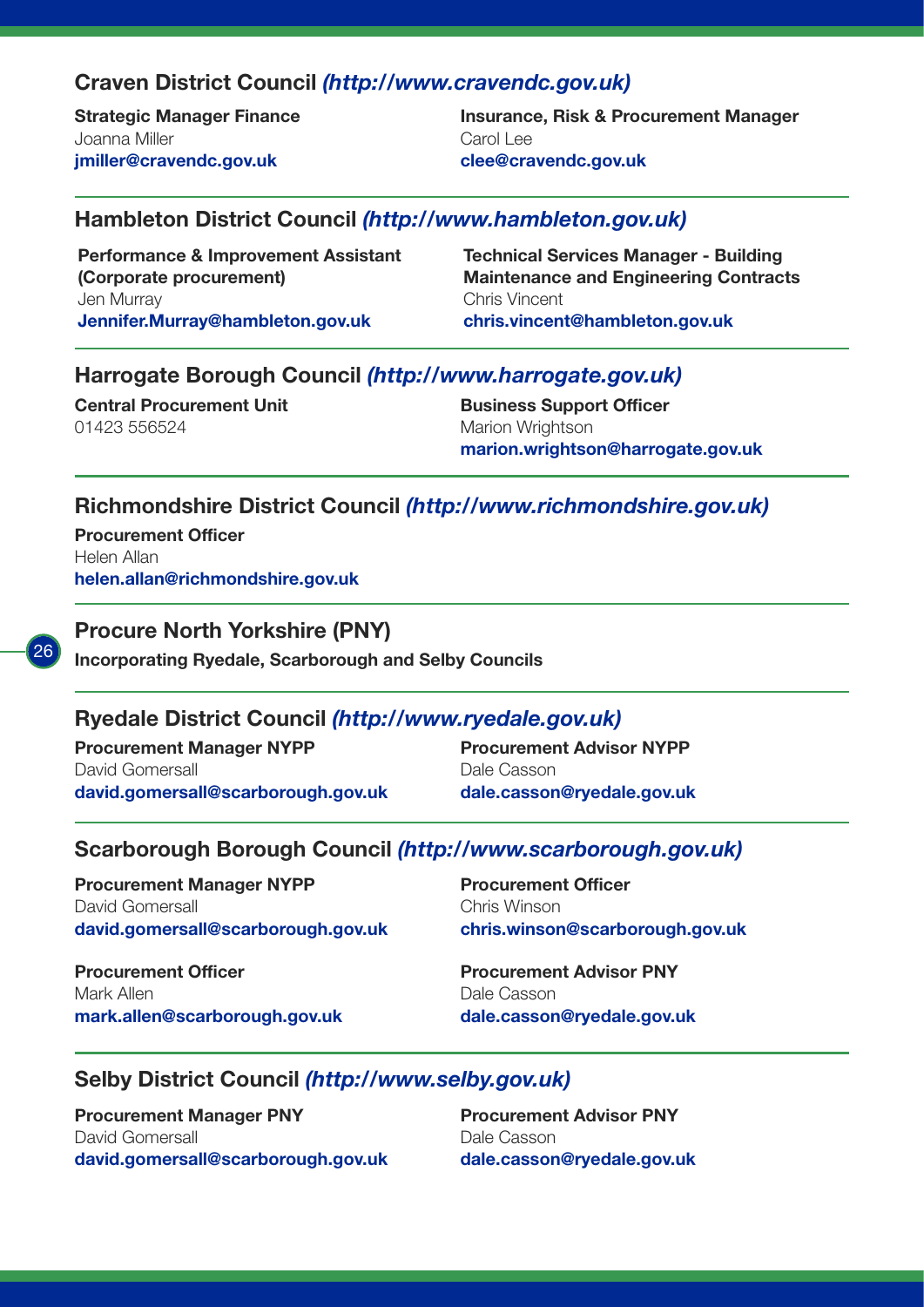## 14. Links and other useful contacts

## BuildNorth Yorkshire

BuildNorthYorkshire is a public sector buyer initiative led by North Yorkshire County Council that aims to help small and medium sized businesses to be part of the supply chain for both the County Council and other public sector partners in the region.

If your business is involved in the Construction or Built Environment industries – and that includes all industry trades and professions as well as services such as cleaning and pest control – you are invited to join the BuildNorthYorkshire network for free, where you will be able to:

- Find out about potential projects and contracts in the area
- Find out about and meet the contractors who will be leading the projects
- Find out what requirements you must meet to increase your chances of working for the main contractors
- Access the relevant Business Support Organisations to help you meet the requirements
- Complete a common pre-qualification form
- Access and respond to work opportunities

From the Network you will be able to access real work opportunities and receive details of upcoming events designed to help you find out what you need to do to improve your chances of winning a share of this work. You will also benefit from a 'virtual shop window' where you can display details of projects you have worked on, list your accreditations, supply references and other support information which the main contractors will be able to see, all completely free of charge.

For more information and to join the network please go to:

## *www.buildnorthyorkshire.co.uk*

## Procure North Yorkshire

Ryedale District, Scarborough Borough and Selby District Councils have formed Procure North Yorkshire to provide support and guidance on procurement activity, undertake specific procurement projects and manage some collaborative contracts on behalf of member councils.

## **Tel: 01723 232344 or visit** *www.scarborough.gov.uk*